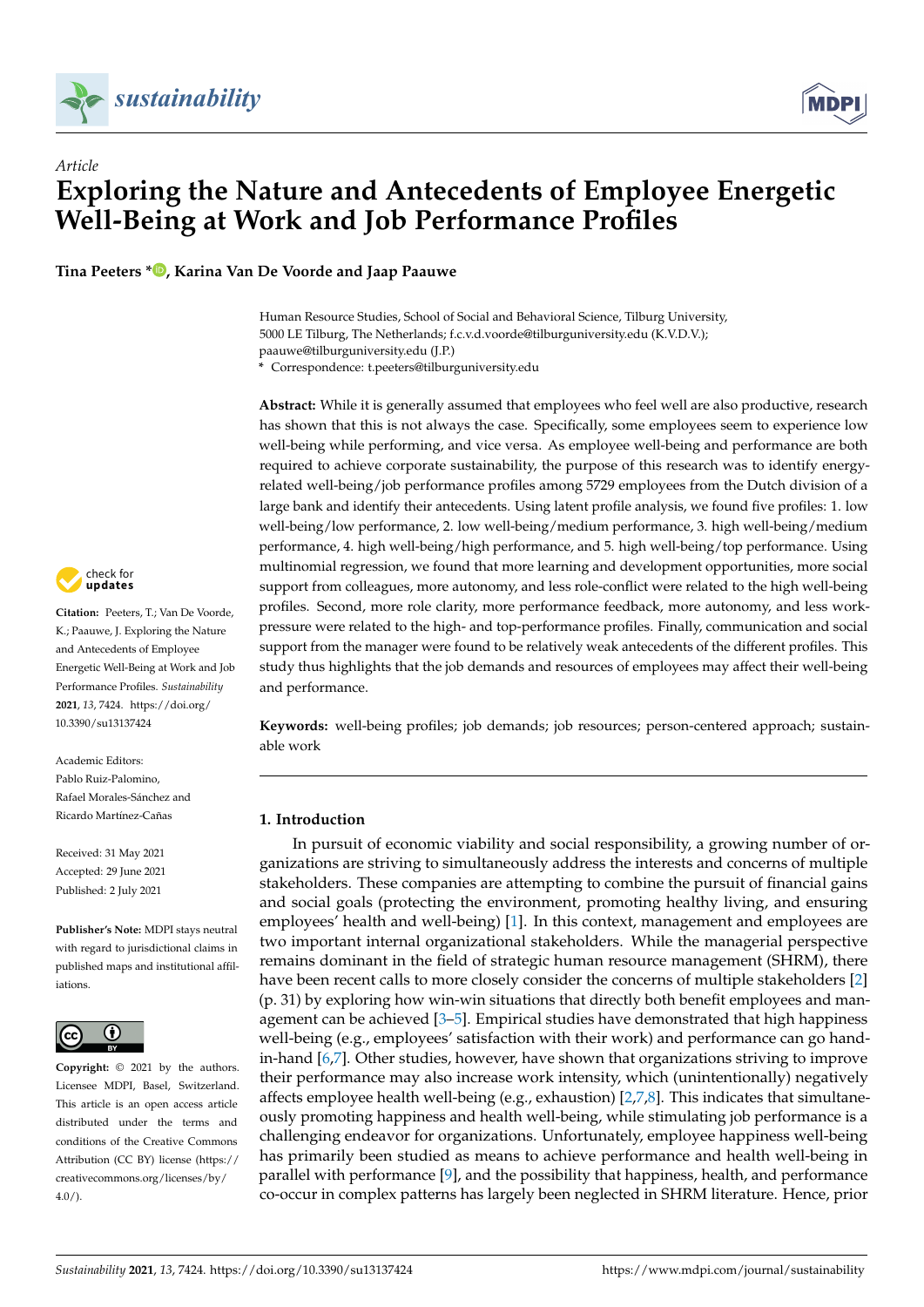studies have provided limited insights into how organizations can simultaneously address the interests of managers and employees by creating sustainable jobs (high levels of performance combined with high levels of happiness and health well-being) [\[9\]](#page-16-7). Therefore, this article investigates how employee well-being and job performance co-occur in various combinations (reflecting different balances between management and employee interests).

Only recently have scholars begun to explore the co-occurrence of employee wellbeing experiences and performance behaviors at work by applying a person-centered approach. The few empirical studies following this line of enquiry have revealed that distinct types of employee well-being and employee well-being/performance profiles exist e.g., [\[10](#page-16-8)[–13\]](#page-17-0). For example, Tordera et al. [\[12\]](#page-17-1) found evidence for four patterns of happiness well-being and job performance, including a sustainable (happy-productive) and three unsustainable patterns (e.g., unhappy-productive). However, thus far, scholars have primarily studied job performance together with positive happiness indicators of well-being at work (e.g., life satisfaction and vigor), e.g., [\[10–](#page-16-8)[13\]](#page-17-0), while neglecting its negative health-related indicators (e.g., emotional exhaustion), or they have studied indicators of well-being at work only [\[10](#page-16-8)[–12\]](#page-17-1). Positive happiness well-being and negative health well-being, however, are seen as distinct, from a conceptual and empirical point of view [\[13–](#page-17-0)[15\]](#page-17-2). Moreover, some working conditions, such as large workloads, benefit positive indicators of happiness well-being (e.g., satisfaction) and job performance but are harmful for negative indicators of health well-being e.g., [\[16](#page-17-3)[,17\]](#page-17-4). Therefore, we will investigate the combination of job performance and a positive aspect of happiness well-being (vigor) and a negative indicator of health-related well-being (emotional exhaustion). There are three justifications for investigating this particular combination. First, according to Schaufeli and Bakker [\[18\]](#page-17-5), vigor and exhaustion can be seen as largely independent states of energetic well-being. Second, an increased proportion of employees feels exhausted at the end of the workday and less vigorous [\[19\]](#page-17-6). Third, vigor and emotional exhaustion have profound implications for both employees (e.g., life satisfaction) and organizations (e.g., financial performance) [\[20](#page-17-7)[–22\]](#page-17-8). To the best of our knowledge, scholars have not previously studied how positive and negative indicators of well-being can be combined with job performance using a person-centered approach; thus, this is our first contribution.

To better understand the energetic well-being/performance profiles, we will also answer the call of Benitez, Peccei and Medina [\[13\]](#page-17-0) to explore their antecedents. Specifically, we will investigate the role that work conditions play in shaping these well-being/performance profiles following the job demands and resources (JD-R) model of Demerouti, et al. [\[23\]](#page-17-9). The JD-R model assumes that an employee's job demands and resources affect their wellbeing and performance outcomes [\[18](#page-17-5)[,24\]](#page-17-10). As many scholars have studied the effects of job demands and resources on emotional exhaustion and engagement in isolation, we will follow the Schaufeli and Taris [\[25\]](#page-17-11) recommendation and study the effects of two job demands and seven job resources on combinations of vigor, emotional exhaustion, and job performance. Specifically, our second contribution is therefore to investigate whether job demands and resources can serve as antecedents for our well-being/performance profiles.

In conclusion, by exploring various energy-related employee well-being and job performance combinations, this study contributes to understanding whether different employee well-being job performance profiles exist. Furthermore, by investigating the antecedents of these profiles, our study may clarify what employees need for beneficial well-being and performance outcomes. From a practical point of view, this may help organizations to create sustainable jobs by offering the job demands and resources an employee needs, thereby creating a win-win situation for employees and management.

#### *1.1. Energetic Well-Being and Performance Profiles*

As explained in the introduction, this study will investigate job performance and feelings of vigor and emotional exhaustion. Although there are many ways to define employee job performance, we will focus in this research on its traditional form: task performance. "Task performance" refers to the proficiency with which a worker performs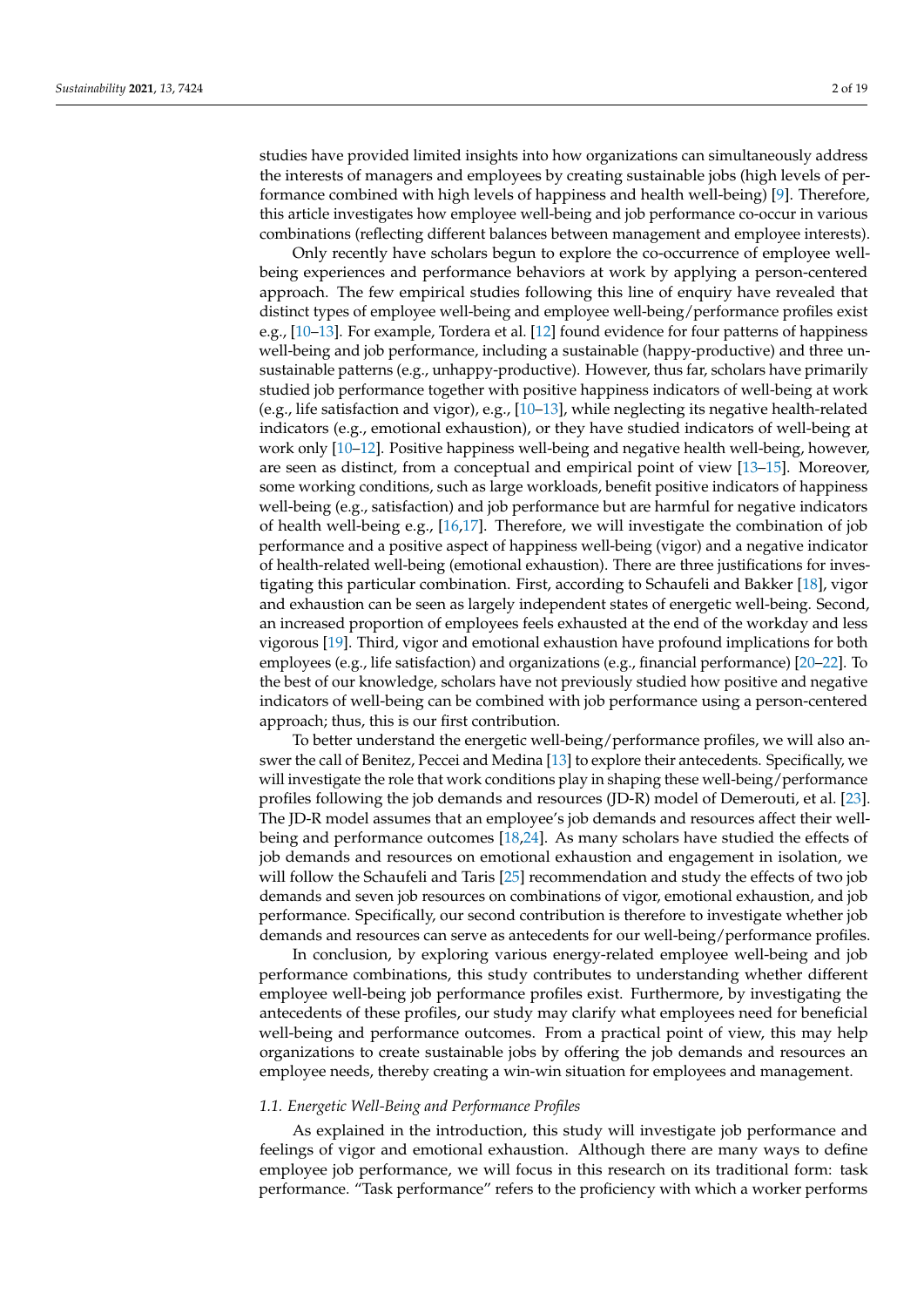the tasks central to their function and includes, among other elements, the quantity and the quality of their efforts [\[26](#page-17-12)[,27\]](#page-17-13). Second, vigor is one of the three core elements of engagement and is characterized by high levels of energy and mental resilience while working [\[28\]](#page-17-14). According to Schaufeli, Salanova, González-Romá, and Bakker [\[28\]](#page-17-14), the other two core elements are dedication and absorption. Third, "emotional exhaustion" refers to feeling depleted of one's physical and emotional resources, and this is one of the three core elements of burnout [\[29\]](#page-17-15). The other two core dimensions of burnout are depersonalization and diminished personal accomplishment. Similar to vigor, emotional exhaustion is related to the energetic component of well-being. As such, it has been argued in the past that vigor and exhaustion are opposite poles on the same continuum [\[28\]](#page-17-14). However, while testing their own assumption, Schaufeli, Salanova, González-Romá, and Bakker [\[28\]](#page-17-14) found that vigor and exhaustion were only weakly negatively related. In later work, Schaufeli and Bakker [\[18\]](#page-17-5) explained their finding, stating that, "Feeling emotionally drained from one's work 'once a week' does by no means exclude that in the same week one might feel bursting with energy," (p. 294) and concluding that, instead of being mutually exclusive, these concepts should be seen as independent states. As vigor and emotional exhaustion are both work-related energetic well-being types, while one is an indicator of positive energy-related well-being and the other of negative energy-related well-being, we believe they are well suited for this study.

A study of well-being and job performance in conjunction is a step away from the variable-centered approach that has been primarily adopted by scholars. Although the variable-centered approach is useful for distilling general patterns, Hofmans et al. [\[30\]](#page-17-16) argue that it is restrictive in its assumption that the research sample is homogenous. As a consequence, it assumes that employees can be categorized as (un)happy, (un)healthy, or (not) performing and ignores the possibility that employees have unique combinations of well-being experiences and job behaviors. Prior research has shown that there may be more complex combinations of well-being and performance. For example, scholars have found that some employees can be unhappy and unproductive, whereas others are happy but unproductive [\[10,](#page-16-8)[12\]](#page-17-1). Furthermore, focusing exclusively upon employee well-being, others have found that different well-being indicators can be at odds with one another. Salanova, Del Líbano, Llorens, and Schaufeli [\[14\]](#page-17-17), for example, found that employees can feel vigorous while being unhappy; and Somers, Birnbaum, and Casal [\[15\]](#page-17-2) identified employees who felt both stressed and satisfied with their jobs. These findings are consistent with the Bakker and Oerlemans [\[31\]](#page-17-18) framework for subjective well-being, which indicates that different combinations of feelings of activation and pleasantness are present in four states of well-being (i.e., engagement, satisfaction, workaholism, and burnout). Finally, previous research has shown that energetic well-being and performance indicators may mutually influence one another, as employees who feel vigorous may have sufficient energy to perform well, in contrast to those who feel emotionally exhausted [\[32](#page-17-19)[,33\]](#page-17-20).

To capture these potential combinations of job performance and positive and negative energetic well-being, a person-centered approach is needed [\[30\]](#page-17-16). The person-centered approach is useful for identifying employee profiles that differ on the qualitative and quantitative levels [\[34\]](#page-17-21). As Meyer et al. [\[35\]](#page-17-22) explain, quantitative differences occur when employee profiles can be distinguished based upon their relative score—for example, "high well-being/high performance" and "low well-being/low performance." Qualitative differences, on the other hand, emerge as explained by Meyer, Stanley and Vandenberg [\[35\]](#page-17-22) when the hierarchical order of the profile scores differ for certain groups, such as "low well-being/high performance" and "high well-being/low performance". There is initial empirical support for the existence for employee profiles that differ on qualitative and quantitative grounds. Applying this person-centered approach, researchers [\[10](#page-16-8)[–12\]](#page-17-1) have studied a number of the positive well-being indicators (e.g., satisfaction) in conjunction with job performance and found two synergetic patterns (i.e., high-high and low-low) and two antagonistic patterns (i.e., high-low and low-high).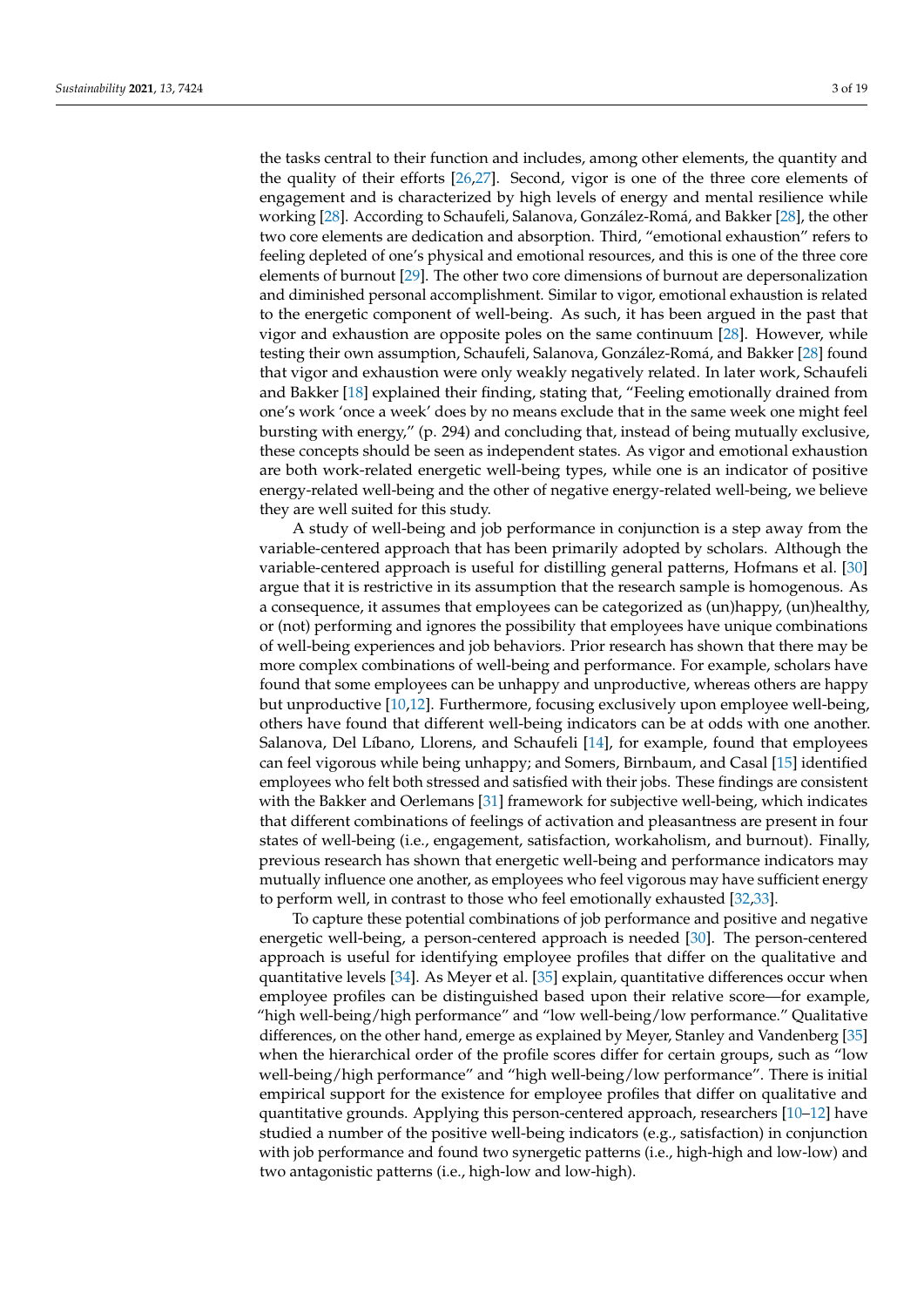On the basis of this line of reasoning and prior empirical work, it seems plausible that two synergetic patterns (high well-being/high performance and low well-being/low performance) and two antagonistic patterns (high well-being/low performance and low well-being/high performance) could emerge from our data. Furthermore, additional profiles in which the positive well-being indicators and negative well-being indicators are at odds with one another could also be expected (e.g., low vigor-high performance-high emotional exhaustion, high vigor-low performance-low emotional exhaustion). However, as this is, to the best of our knowledge, the first to study positive well-being indicators (vigor), negative well-being indicators, and performance (task performance) in conjunction, we make no a priori predictions about the profiles we will identify within the data or how many will emerge. This decision to make no predictions is consistent with previous research applying a person-centered approach, e.g., [\[36](#page-17-23)[,37\]](#page-17-24) and fits the inductive nature of this approach. Therefore, our first research question is as follows:

**Research question 1:** *Are there distinct employee well-being profiles (vigor and emotional exhaustion) and performance profiles that vary quantitatively (level) and qualitatively (shape)?*

# *1.2. Job Resources and Profiles*

This section will discuss how job resources can result in different well-being performance profiles. In the literature, four types of job resources are distinguished: resources located at the organizational level (e.g., communication), the interpersonal level (e.g., social support), the way in which the job is organized (e.g., role clarity), and the task level (e.g., autonomy) [\[24\]](#page-17-10). In general, the JD-R model assumes a similar path for all job resources. First, in line with effort-recovery theory [\[38\]](#page-17-25), it is argued that providing employees with job resources increases their external motivation to invest effort in their work. Second, in line with self-determination theory [\[39\]](#page-17-26), it is argued that employees who receive job resources become intrinsically motivated, as these resources allow them to fulfill their basic human needs for autonomy, relatedness, and competence. As a result, the "motivational path" of the JD-R model argues that job resources cause employees to feel more vigorous and achieve a higher performance [\[24,](#page-17-10)[25,](#page-17-11)[40\]](#page-17-27). In addition, employees who possess more job resources have also been shown to perceive less strain, which makes them less likely to experience feelings of feeling burned out [\[41\]](#page-18-0). While positive effects on well-being and performance can be expected, Schaufeli and Taris [\[25\]](#page-17-11) warn that the same job resources will have differential effects on outcomes. Therefore, based upon the work of Bakker and Demerouti [\[24\]](#page-17-10), we will include seven types of job resources in our study—namely, communication (organizational level); social support from colleagues and the manager (interpersonal level); role clarity (organization of work); and learning opportunities, autonomy, and performance feedback (task level). It can thus be assumed, at a general level, that job resources will be related to positive well-being and performance profiles. However, as their exact relationship with well-being/performance profiles has yet to be explored, our second research question is as follows:

**Research question 2:** *Do job resources (at the organizational, interpersonal, organization-of-work, and task levels) differentiate employee well-being from performance profile?*

#### *1.3. Job Demands and Profiles*

This section will discuss how job demands can result in different well-being/ performance profiles. In line the meta-analysis of Lee and Ashforth [\[42\]](#page-18-1) and the model of compensatory control [\[43\]](#page-18-2), the JD-R model assumes that job demands have a negative effect on well-being. Specifically, it is argued that, in a situation of high demand (e.g., work pressure), employees try to protect their performance by increasing their effort. Although employees can use various coping strategies to manage this (e.g., taking breaks), their energy levels become drained if their job demands are high for a prolonged period of time. As a result, the "health impairment path" of the JD-R model assumes that job demands lead to emotional exhaustion and, more generally, to burnout [\[18\]](#page-17-5). Although research has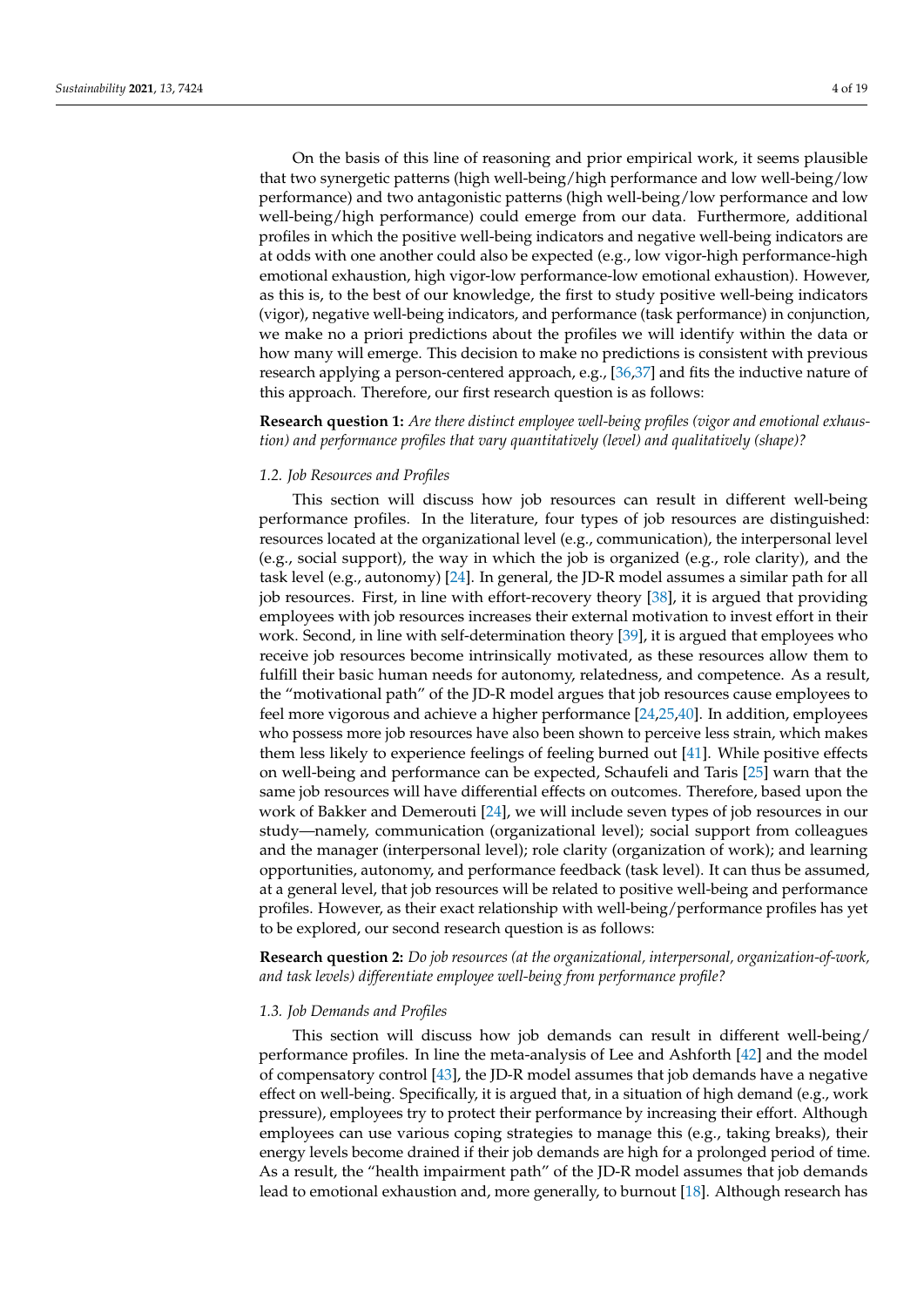consistently found that job demands lead to emotional exhaustion [\[25\]](#page-17-11), the proposition of the JD-R model that job demands are not directly related to engagement has been called into question. In a meta-analysis, Crawford et al. [\[44\]](#page-18-3) showed that specific job demands are positively and directly related to engagement, whereas others negatively affect this positive indicator of well-being. Consequently, they argue that there are two types of job demand: challenging demands and hindering demands. Although both types of demand lead to increased levels of emotional exhaustion, Crawford, LePine, and Rich [\[44\]](#page-18-3) found that challenging demands (e.g., work pressure) can motivate employees to perform. In line with this, challenging demands have been found to be positively related to vigor and performance  $[16,44]$  $[16,44]$ . In contrast, hindering demands (e.g., role conflict) are associated with negative emotions that make employees less willing to invest energy into dealing with them [\[44\]](#page-18-3). In line with this, hindering demands have been found to be negatively related to vigor and performance [\[16,](#page-17-3)[44,](#page-18-3)[45\]](#page-18-4).

Based upon the previous, it can thus be assumed that challenging demands and hindering demands have different effects on task performance, vigor, and emotional exhaustion. Therefore, we have included work pressure as a challenging demand and role conflict as a hindering demand in our model, in line with prior work [\[24,](#page-17-10)[46\]](#page-18-5). As few scholars have explored the relationships between job demands and performance, vigor, and emotional exhaustion together—much less in conjunction—our final research question is as follows:

**Research question 3:** *Do job demands (challenging and hindering) relate to different employee well-being and performance profiles?*

#### **2. Materials and Methods**

#### *2.1. Sample and Procedure*

For this research, a pre-existing dataset was taken from a large multinational company operating in the financial sector. The company originated through a series of mergers in the Netherlands, after which it expanded throughout the world. As of today, it is among the largest 30 banks worldwide and has its head office within the Netherlands. To offer a work environment that enhances well-being and enables employees to perform at their best, the company collaborates with a consultancy agency to improve the vitality of its workforce through 1. a self-assessment report for individual employees that provides insights into its workers' job demands, resources, and well-being, while offering tips and tricks for improvement; and 2. departmental- and organizational-level reports, with insights for management into workers' job demands, resources, and well-being. To generate these reports, surveys were distributed by the consultancy firm to all employees working in the Netherlands (*N* = 18,230) in June 2020. In total, 8839 (31%) people filled out the survey.

Due to the sensitive topics assessed in this survey (e.g., work pressure), the survey included no demographic questions. For similar reasons, we only had access to the fully anonymized data set, which means that we cannot discuss the specific characteristics of our sample. Instead, we will describe the characteristics of the entire population working for this organization in the Netherlands. This population consists of those working for the head office (*n* = 8413) and the Dutch division of the bank (*n* = 9817). There were similar response rates for the head office workers (28%) and Dutch division workers (33%). In this population, 64% of the workers are male and 36% are female. In addition, 2.31% are aged under 25 years, 29% are 26–35 years, 28.4% are 36–45 years, 26.7% are 46–55 years and 13.7% are older than 56 years. Finally, 85.5% of the employees have Dutch nationality. As the entire population was involved in this research, the functional areas included ranged from sales agents up to the CEO of the organization.

Finally, as we made use of a pre-existing dataset, we requested and acquired the approval of our university's ethical review board after the dataset had been acquired. Similarly, the data privacy officer of the organization granted us permission to use this data for academic research after the primary purpose had been completed (e.g., providing selfassessment reports to employees and departments and organizational reports to managers).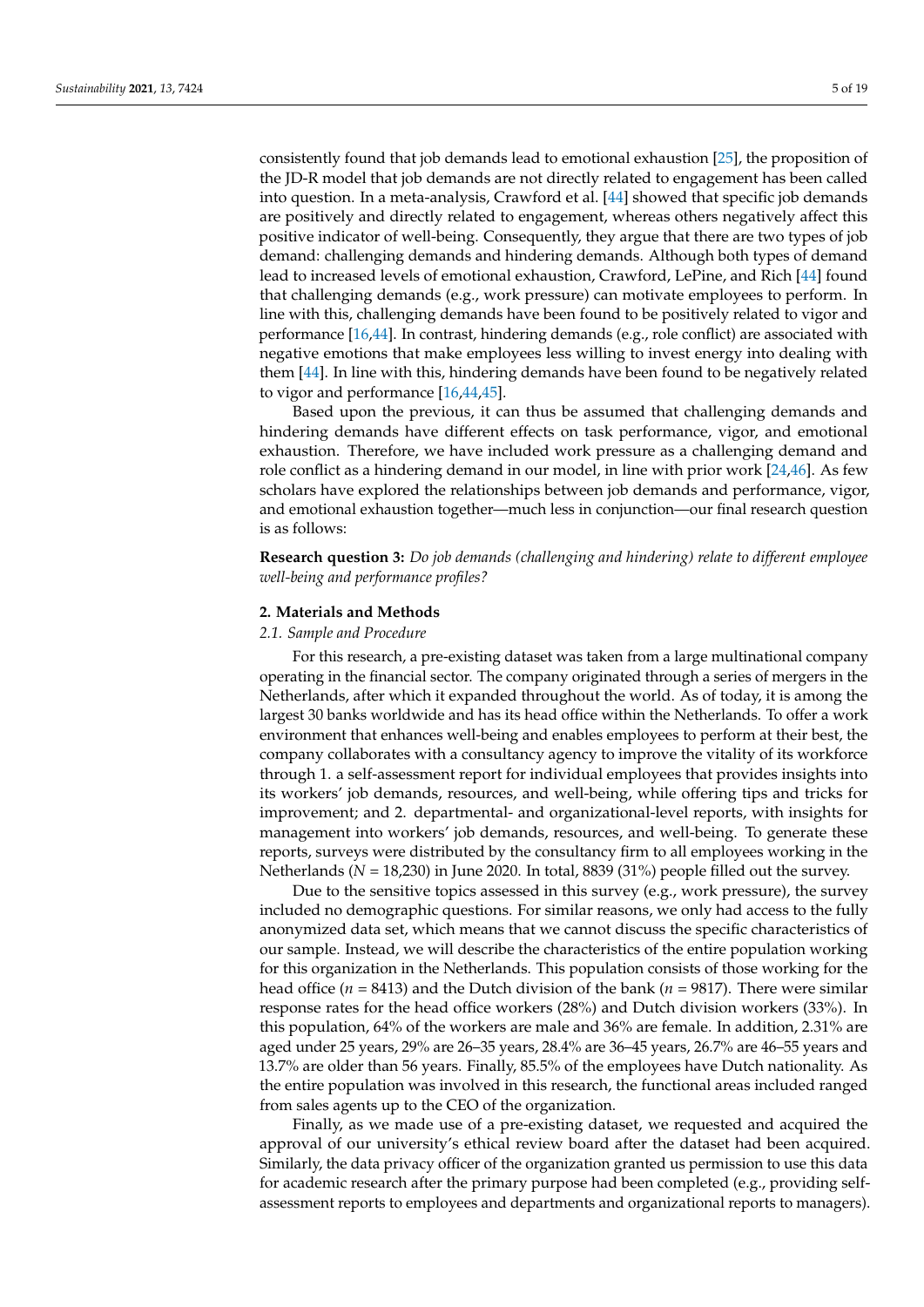# *2.2. Measures*

The survey offered by the consultancy firm was the "JD-R monitor." This survey is a commercialized online survey, developed based upon the JD-R model [\[25\]](#page-17-11), in collaboration with Prof. Dr. Wilmar Schaufeli, a leading scholar in this area. All rights to the items and scales are reserved by the consultancy agency. To assess the reliability and validity of the antecedents of the well-being/performance items, we conducted a confirmatory factor analysis (CFA) and reliability analysis. The CFA was conducted using the package Lavaan  $(v.06-8)$  and the reliability analysis used the Psych package  $(v2.1.3)$  in R. Like other researchers [\[47–](#page-18-6)[49\]](#page-18-7), we conducted a latent class analysis (LCA) on the item level to identify the well-being and performance profiles. We did not conduct these analyses for the included well-being and performance items.

Job resources: In total, seven job resources were included in this research. These resources can be subdivided in four categories, according to Bakker and Demerouti [\[24\]](#page-17-10): resources stemming from the organization at large, the way in which the work is organized, interpersonal resources, and task resources. All resources were measured using three items each. First, communication was included as a job resource at the organizational level. For example, *"I am sufficiently informed about developments within my organization."* The answer scale for both variables ranged from "totally disagree" (1) to "totally agree" (5), and it appeared to be sufficiently reliable ( $\alpha$  = 0.68). Second, one type of resource concerned the way in which the work was organized ("role clarity"). One example item is, *"Do you know exactly what is expected of you at work?"* Answers were given using a Likert-scale, ranging from "never" (1) to "always" (5). The scale was found to be reliable ( $\alpha$  = 0.80). Third, two types of resources associated with the interpersonal level were included—namely, social support from colleagues and from (line) management. An example of an item for colleague support is, *"Can you count on your colleagues for help and support, when needed?"*, and an example for management support is, *"Can you count on your line manager for help and support when needed?"*. The answer scales ranged from "never" (1) to "always" (5) and the reliability of colleague support ( $α = 0.76$ ) and manager support ( $α = 0.87$ ) appeared to be sufficient. Fourth and finally, three types of task-level resources were included: learning opportunities, autonomy, and performance feedback. An example of the learning opportunities scale is, *"My job offers adequate opportunities for personal growth and development."* Second, *"Can you determine the content of your work?"* is an example from the autonomy scale. Third, for performance feedback, an example item is, *"Does your line manager provide information about how well you do your job?"*. The respondents were, again, invited to answer on a scale ranging from "never" (1) to "always" (5). The Cronbach alpha's of the learning opportunities ( $\alpha$  = 0.86), autonomy ( $\alpha$  = 0.80), and feedback ( $\alpha$  = 0.76) scales indicated that they were reliable.

Furthermore, two CFAs were conducted simultaneously for the seven job resources. First, a unidimensional model was tested to verify whether the different dimensions should indeed be treated as separate types of resource. The model fit indicators, specifically the chi-square  $(\chi^2)$ , comparative fit index (CFI), root mean square error of approximation (RMSEA) and standardized root mean square residual (SRMR), indicated that the unidimensional model was a poor fit for the data ( $\chi^2$  = 23,856 (189), *CFI* = 0.550, *RMSEA* = 0.148, *SRMR* = 0.107). In contrast, the hypothesized model consisting of seven dimensions did result in a sufficient model fit ( $\chi^2$  = 3688 (168), *CFI* = 0.933, *RMSEA* = 0.060, *SRMR* = 0.038). Therefore, all seven job resources were included as separate variables in the sequential analyses.

Job demands: For this research, two job demands were included from two subcategories. Specifically, we included the hindering-demand role conflict and the challengingdemand work pressure [\[16\]](#page-17-3). Both job demands were measured with three items, using a Likert scale ranging from "never" (1) to "always" (5). Role conflict was measured with items such as, *"Do you have to do things at work that you would prefer to do differently?"* and work pressure with items such as, *"Do you have too much work to do?".* The scales for role conflict ( $\alpha$  = 0.76) work pressure ( $\alpha$  = 0.80) appeared to be reliable. Again, we conducted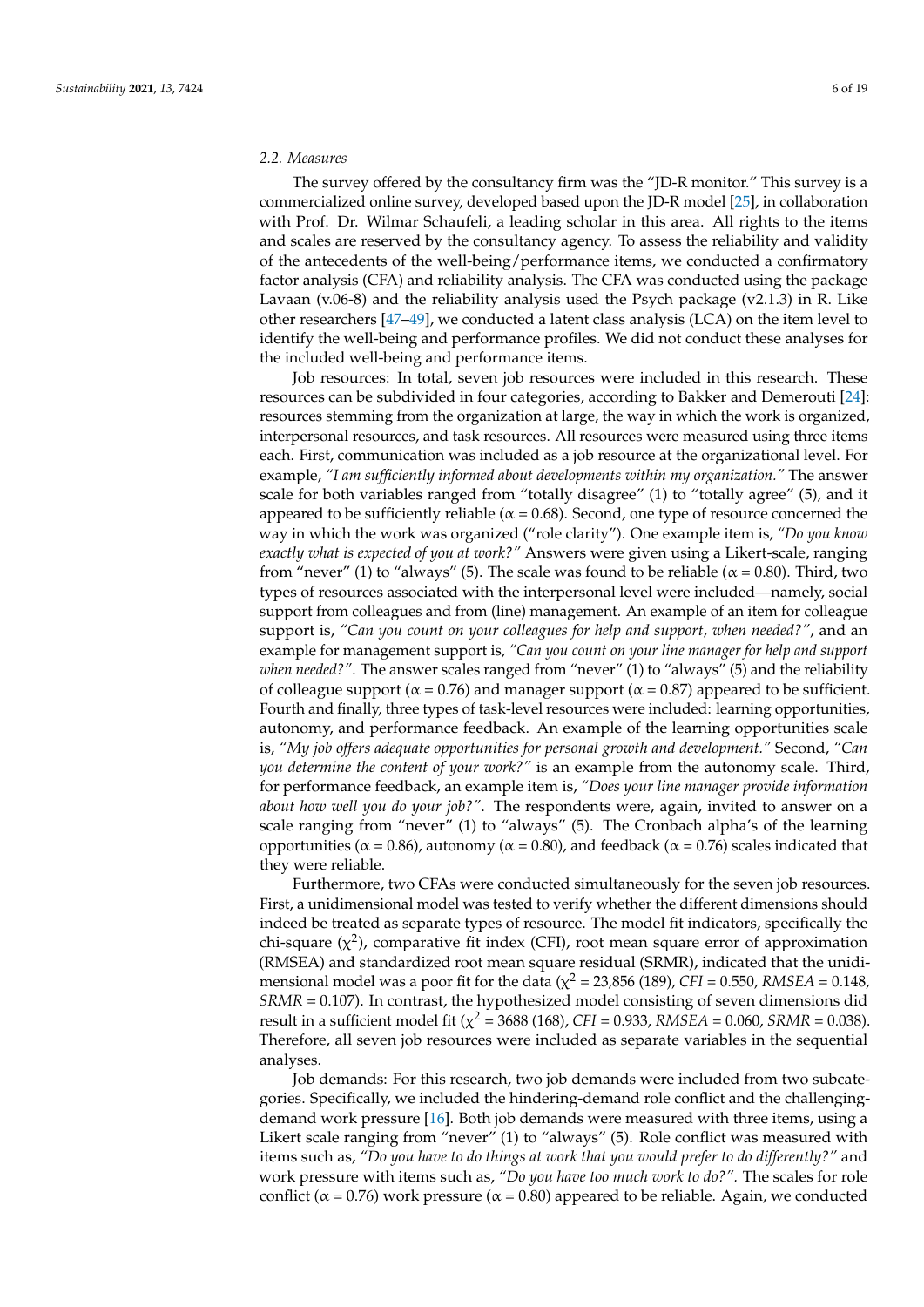a series of CFA for the items. First, the unidimensional model was tested again, with all the items of both demands loaded onto one factor. As this model indicated a poor fit ( $\chi^2$  = 3587 (9), *CFI* = 0.660, *RMSEA* = 0.263, *SRMR* = 0.156), the hypothesized model with the two separate demands was tested instead. This model appeared to fit the data  $(\chi^2 = 144 \, (8)$ , *CFI* = 0.987, *RMSEA* = 0.055, *SRMR* = 0.032). Consequently, role conflict and work pressure were included in the sequential analyses.

Well-being: As explained before, both positive and negative facets of well-being were included in this research. We included two items for each facet, and respondents answered on a Likert-point scale ranging from "never" (1) to "always" (5). Vigor was included using two items from the Utrecht work engagement scale [\[50\]](#page-18-8), and an example is, *"At work, I am bursting with energy."* Emotional exhaustion was included using two items from the Utrecht burnout scale of Schaufeli and Van Dierendonck [\[51\]](#page-18-9), and an example is, *"I feel burned out at work."*

Performance: For performance, we included three items that used an 11-point Likertscale ranging from "totally dissatisfied" (1) to "totally satisfied" (11). An example of an item is, *"How would you rate the quality of your work in the past four weeks?"*.

Finally, we investigated the correlations between the well-being and performance items. This analysis showed that the two items on similar topics (i.e., vigor, emotional exhaustion, or performance) had correlations ranging from 0.54 to 0.71. Between the topics, the correlations between the items ranged between −0.41 and 0.32. Therefore, it is concluded that neither the items nor their topics were redundant and different profiles may appear when conducting an LCA on these seven items.

# *2.3. Analyses*

To identify the relevant employee well-being/performance profiles, we used LCA. At its core, LCA assesses whether the parameters of a statistical model vary for different unobserved subgroups [\[52\]](#page-18-10). This means that LCA can be used to identify typical response patterns for specific questions and identify sub-groups within the dataset. As such, it is typically used as an inductive approach when the number of classes is not known beforehand [\[36\]](#page-17-23). To determine the optimal number of profiles, the resulting models are compared based upon their model fit, specifically the Akaike information criterion (AIC), Bayesian information criterion (BIC), chi-square ( $\chi^2$ ) and the G-square (G<sup>2</sup>), and the primary goal is to select a fitting model with the lowest number of classes [\[49\]](#page-18-7). For the model fit indicators used in this study, lower values indicate better performing models. Aside from statistical criteria, the model should also be evaluated for its theoretical and empirical interpretability. In line with Magidson, Vermunt, and Madura [\[49\]](#page-18-7), we ran the LCA on the item scores to identify meaningful response patterns in the data. For this purpose, we used the package PoLCA (v1.4.1) in R. The parameters were estimated using the maximum likelihood method, with 1000 iterations to identify different profiles within the data based upon a pre-set number of classes. Rerunning the analyses with different numbers of classes allowed us to identify the most suitable number of well-being and performance profiles. Sequentially, we labeled the clusters by investigating their response patterns on the items measuring vigor, exhaustion, and performance, and we assigned each respondent to their predicted class using the PoLCA package. A new categorical variable was thus created for each respondent to indicate their class membership. To verify the profiles, various analyses of variance (ANOVAs) and Tukey's multiple comparison tests were performed to assess whether the mean scores of the vigor, exhaustion, and performance items varied significantly between the profiles.

To assess which antecedents are predictive of the resulting profiles, we conducted a multinomial regression analysis using the package Nnet (v.7.3-16). This analysis compared the likelihood of an employee being a member of a certain profile with a referent group based on a specific antecedent. To facilitate the interpretation of the results, the odds ratio (*OR*) was calculated. The coefficients were transformed into an *OR* by taking the exponential of the coefficients. The *OR* reflects "the change in likelihood of membership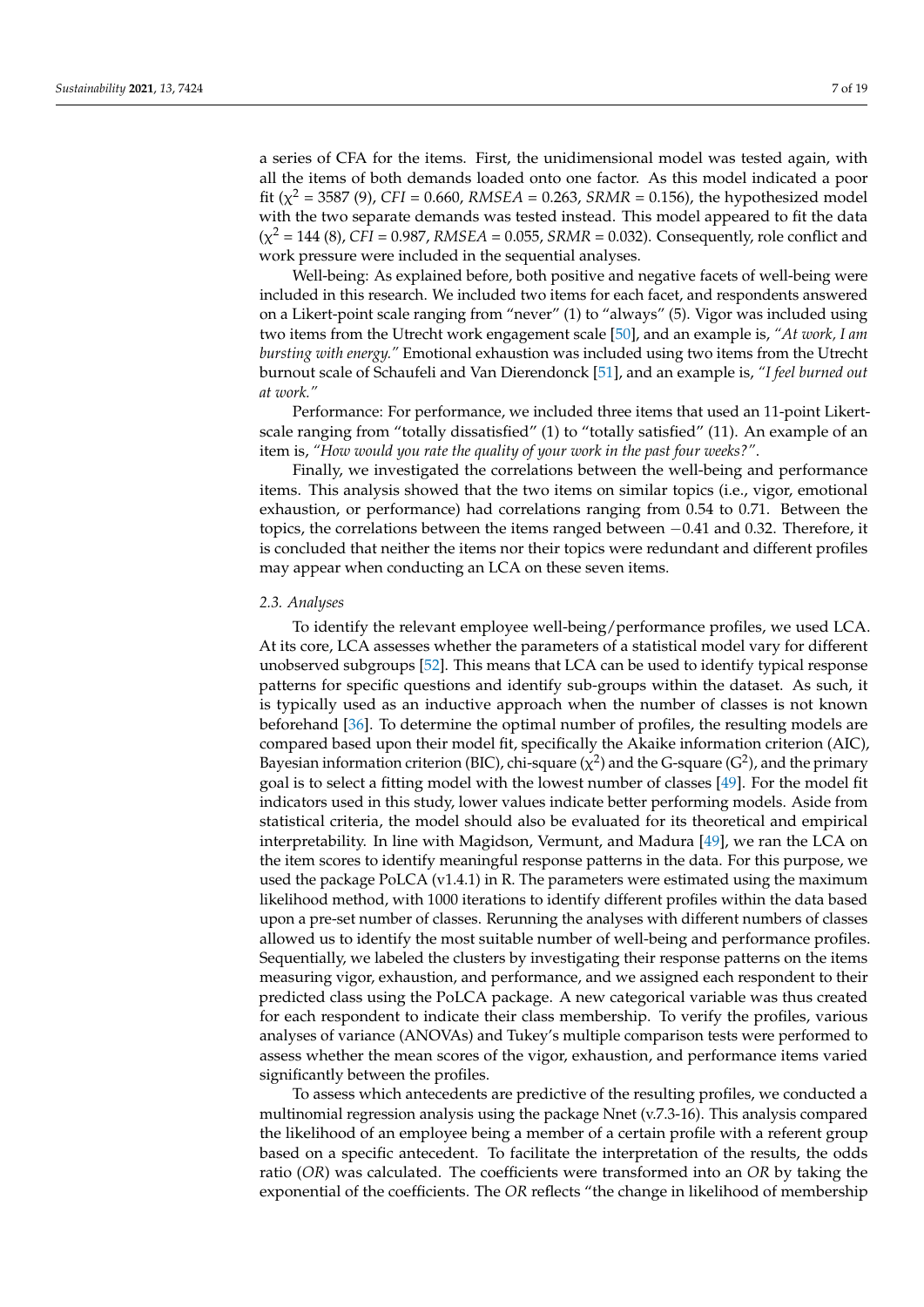in a target profile versus a comparison profile associated for each unit of increase in the predictor" [\[53\]](#page-18-11). Thus, an *OR* of 2 suggests that, with each unit-increase of a specific job demand or resource, the likelihood of being a member of a specific profile is two times higher than that of the referent profile. An *OR* under 1, for example 0.50, suggests that the likelihood of profile membership is reduced by 50% in comparison to the referent profile [\[53\]](#page-18-11). Finally, it should be noted that, as in other LCA studies (e.g., [\[14](#page-17-17)[,36](#page-17-23)[,37\]](#page-17-24)), no additional control variables were used in this analysis.

#### **3. Results**

# *3.1. Descriptives*

Table [1](#page-7-0) shows the means, standard deviations, correlations, and Cronbach alphas of the job demands and resources. As can be seen from this table, all job resources correlated positively with one another and were typically negatively correlated with the job demands. The exception to this were the correlations of work pressure with learning and development  $(r = 0.03, p < 0.05)$  and performance feedback  $(r = 0.05, p < 0.01)$ . Similarly, role conflict and work pressure appeared to be positively related with one another  $(r = 0.30, p < 0.01)$ .

**Table 1.** Correlations and descriptives of the antecedents.

<span id="page-7-0"></span>

|                                 | М    | <b>SD</b> |           | $\overline{2}$ | 3          | 4         | 5         | 6         | 7         | 8        | 9      |
|---------------------------------|------|-----------|-----------|----------------|------------|-----------|-----------|-----------|-----------|----------|--------|
| 1. Learning<br>opportunities    | 3.69 | 0.79      | (0.86)    |                |            |           |           |           |           |          |        |
| 2. Communication                | 3.42 | 0.67      | $0.42**$  | (0.68)         |            |           |           |           |           |          |        |
| 3. Role clarity                 | 3.71 | 0.75      | $0.23**$  | $0.36**$       | (0.80)     |           |           |           |           |          |        |
| 4. Colleagues social<br>support | 3.86 | 0.73      | $0.35**$  | $0.35**$       | $0.34**$   | (0.76)    |           |           |           |          |        |
| 5. Manager social<br>support    | 3.89 | 0.92      | $0.37**$  | $0.46**$       | $0.35**$   | $0.47**$  | (0.87)    |           |           |          |        |
| 6. Feedback                     | 3.07 | 0.78      | $0.33**$  | $0.42**$       | $0.36**$   | $0.47**$  | $0.54**$  | (0.76)    |           |          |        |
| 7. Autonomy                     | 3.45 | 0.84      | $0.33**$  | $0.27**$       | $0.09**$   | $0.21**$  | $0.23**$  | $0.23**$  | (0.80)    |          |        |
| 8. Work pressure                | 3.31 | 0.86      | $0.03*$   | $-0.08**$      | $-0.04$ ** | $-0.06**$ | $-0.08**$ | $0.05**$  | $-0.03**$ | (0.80)   |        |
| 9. Role conflict                | 2.17 | 0.74      | $-0.23**$ | $-0.34**$      | $-0.29**$  | $-0.23**$ | $-0.23**$ | $-0.09**$ | $-0.08**$ | $0.30**$ | (0.76) |

Note. M and SD represent mean and standard deviation, respectively. The Cronbach's alpha is displayed on the diagonal. Values range from 1–5 for all variables, for which 1 is the lowest score and 5 is the highest. \* indicates  $p < 0.05$ . \*\* indicates  $p < 0.01$ .

#### *3.2. Well-Being and Performance Profiles*

As mentioned in the methods section, the number of classes was determined by an inductive approach in which the number of classes was increased until the most statistically and theoretically suitable model had been found. The pre-determined number was increased until the fit measures—such as the BIC and AIC—no longer indicated a model improvement or until the model no longer converged. In Table [2,](#page-8-0) the model fit indicators are presented for LCA solutions up to six classes. For seven classes, the model no longer converged. As can be seen from the model, fit indices such as the BIC and AIC favor the most complicated, six-class model, as both values are at their lowest point for this solution. However, the difference in fit indices with the five-class model is relatively small, and the six-class model often failed to replicate the solution. Moreover, in the six-class solution, a profile consisting of a very small sub-set (4.36% of the sample) was created and the solution appeared to be more difficult to interpret than the five-class solution. Therefore, the fiveclass solution was chosen as it statistically outperformed the other solutions and provided the most meaningful solution from both the theoretical and the empirical perspectives.

The five-class solution is shown in Figure [1.](#page-8-1) As shown there, the first class (12.1%) has low scores for all well-being and performance items (orange line). Therefore, we labeled this the "low well-being/low performance" profile. The second class (19.7%) scored relatively highly on the well-being items, but it had the second-to-lowest performance pattern of all profiles (gray line). This profile was sequentially labeled the "high well-being/medium performance" profile. The third class (21.5%) is characterized by its low scores on the well-being items, but it scored mid-range for performance (blue line). Therefore, we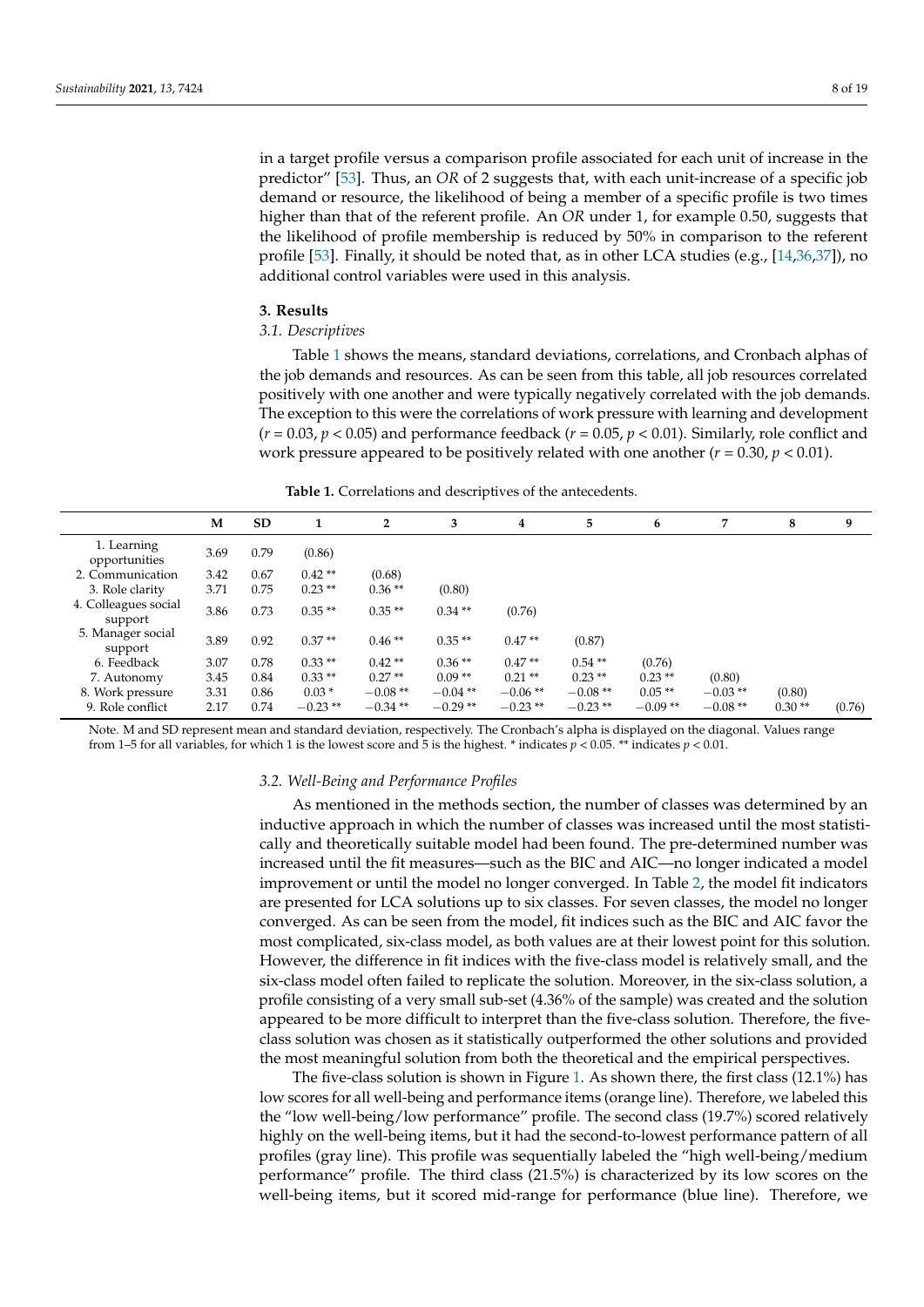labeled this class the "low well-being/medium performance" profile. The fourth class (30.4%) scored highly on all well-being and performance profiles (blue line) and therefore received the label of the "high well-being/high performance" profile. Finally, the fifth group (16.2%) also scored highly on all well-being items, but it had a distinctively highperformance pattern (purple line). Therefore, we labeled this class the "high well-being/top performance" profile.

<span id="page-8-0"></span>**Table 2.** Summary of the latent class analysis (LCA) for the different models.

|                | 2 Classes   | 3 Classes   | 4 Classes  | 5 Classes  | <b>6 Classes</b> |
|----------------|-------------|-------------|------------|------------|------------------|
| МL             | $-55.120$   | $-53,350$   | $-52,352$  | $-51.659$  | $-51,162$        |
| D              | 93          | 140         | 187        | 234        | 281              |
| $\mathbf{v}^2$ | 945,706,587 | 363,021,769 | 33,287,984 | 23,041,505 | 23, 251, 183     |
| BIC            | 111,045     | 107.912     | 106,322    | 105,344    | 104,793          |
| AIC            | 110.426     | 106,981     | 105,078    | 103,787    | 102,923          |
| G <sup>2</sup> | 27,040      | 23,501      | 21,504     | 20,119     | 19,125           |

Note. Abbreviations used are as follows: maximum likelihood (ML), parameters (P), chi-square ( $\chi^2$ ), Akaike information criterion (AIC), Bayesian information criterion (BIC), chi-square ( $\chi^2$ ) and the G-square (AIC, BIC,  $\chi^2$ , and (G2).

<span id="page-8-1"></span>

were mirrored, so that higher scores indicate increased levels of well-being. Moreover, the performance scale ranging from  $t_1$  is that the method is a five point scale increased levels of well-being. Moreover, the performance scale ranging  $\alpha$  ranging. Moreover, the performance scale ranging  $\alpha$  ranging  $\alpha$  ranging  $\alpha$  ranging  $\alpha$  rang 1–11 was transformed to a five-point scale. Figure 1. Profile plot five-class solution. To facilitate the interpretation of this figure, the items from "emotional exhaustion"

Tukey's mean score comparison test was conducted where the ANOVA results indicated that the mean scores differed significantly from one another. These analyses showed that the means of the first vigor item (*Mdiff* = 0.037,  $p = 0.851$ ) and the second vigor item (*Mdiff* = 0.089,  $p = 0.067$ ) were not significantly different for the "low well-being/medium performance" profile and the "low well-being/low performance" profile. Additionally, we found that, for the "high well-being/medium performance" profile and the "high well-being/high performance" profile, the means of the first (*Mdiff* =  $-0.024$ ,  $p = 0.914$ ) and second exhaustion items (*Mdiff* = 0.0252,  $p = 0.917$ ) were not significantly different. As all other mean scores for vigor, exhaustion, and performance were found to be significantly We conducted ANOVAs to test whether the profiles that we found were distinctive. A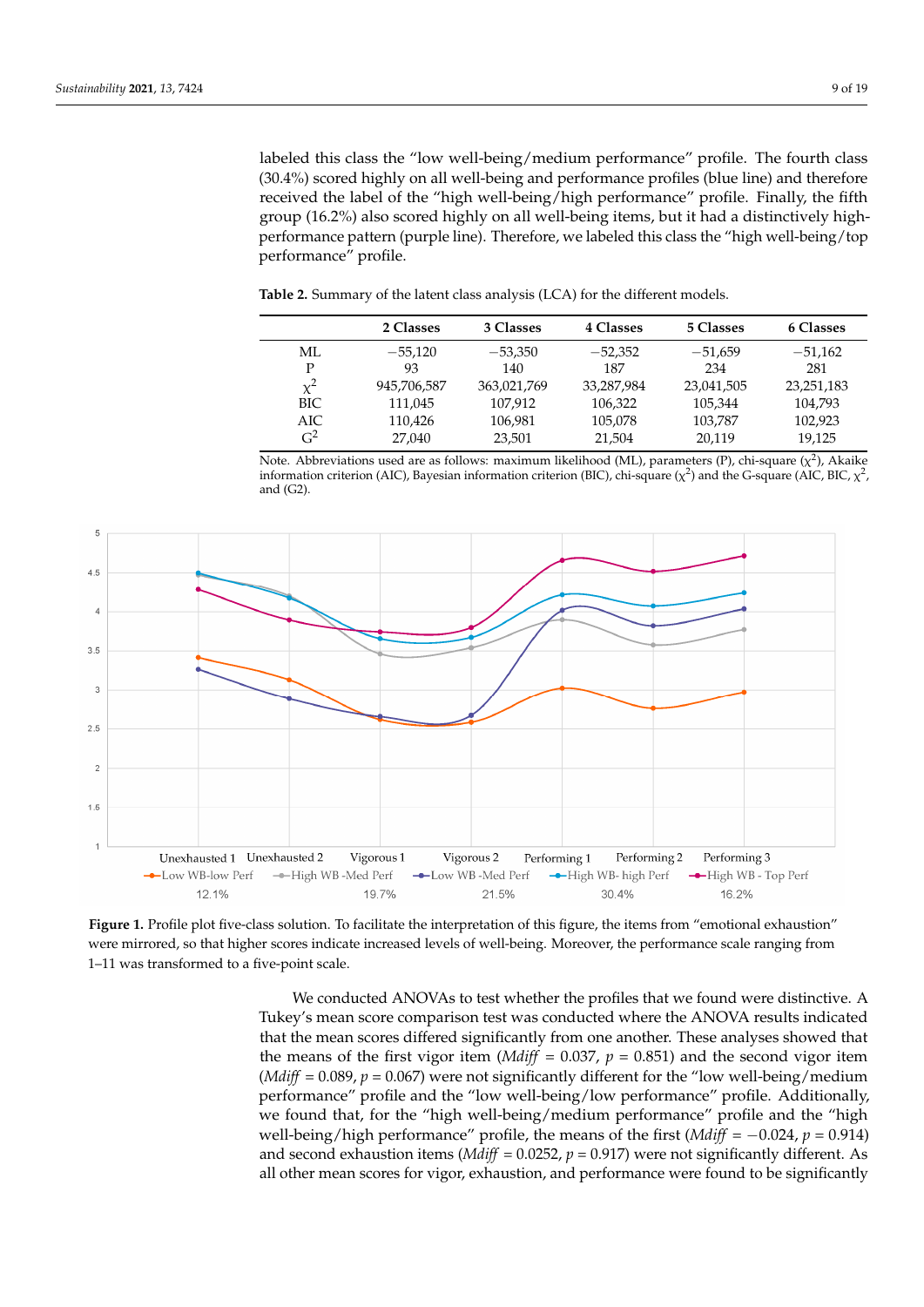different across the five profiles, it is concluded that it is indeed possible to distinguish five unique well-being and performance profiles, as identified in the LCA.

Finally, it should be noted that the profiles we found differed in qualitative and quantitative terms. In terms of quantitative differences, we found three profiles that differ in their levels of all vigor, exhaustion, and performance items (i.e., the "low wellbeing/low performance," "high well-being/high performance," and "high well-being-top performance" profiles). In addition, we found two qualitative different profiles. One combined low levels of well-being with medium levels of performance (i.e., the "low wellbeing/medium performance" profile) and the other combined high levels of well-being with medium levels of performance (i.e., "high well-being/medium performance" profile). Therefore, the results confirm the value of using the person-centered LCA method [\[35\]](#page-17-22).

#### *3.3. Test of Antecedents*

To answer our second and third research questions, we investigated whether job demands and resources were differentiated for the five profiles that we found. Specifically, we used multinomial regression to test whether seven job resources (communication, role clarity, social support from colleagues, social support from managers, learning opportunities, autonomy, and performance feedback) and two job demands (work pressure and role clarity) determined profile membership. The results of this analysis can be found in Table [3.](#page-10-0)

Organizational-level resources: Communication appeared to do relatively little to distinguish our profiles, with two exceptions. First, employees who perceive higher levels of communication were 1.3 to 1.5 times less likely to be in the "low well-being/low performance" profile compared to the other profiles. Second, communication increased the likelihood of membership in the "high well-being/high performance" profile relative to "high well-being/medium performance" (*OR* = 1.22).

Organization of work: Having more role clarity appeared to increase the likelihood of being in the high- or top-performance profile, in comparison with the low-to-medium performance profiles. Especially noticeable in this regard was that more role clarity made individuals 2.6 times more likely to be in the "high well-being/top performance" profile than in the "low well-being/low performance" profile. Furthermore, compared with the "low well-being/low performance" profile, greater role clarity increased the likelihood of being in one of the two medium performance profiles ("high well-being/medium performance" [*OR* = 1.36] and "low well-being/medium performance" [*OR* = 1.26]). Finally, for the two high-performance profiles, greater role clarity increased the likelihood of being in the "high well-being/top performance" profile, compared to the "high wellbeing/high performance" profile (*OR* = 1.52). This means that, of all the profiles, employees with high levels of role clarity were most likely to fall into the "high well-being/top performance" profile.

Interpersonal resources: Social support from the managers rarely appeared to be predictive of class membership. The only exception was where this appeared to differentiate between the "low well-being/medium performance" profile and two other profiles. First, the likelihood of being in the "low well-being/low performance" profile decreased by 0.82 for employees with higher levels of social support from their manager in comparison to the "low well-being/medium performance" profile. Second, employees with more social support from their manager were more likely to be in the "high well-being/top performance" profile, compared to the "low well-being/medium performance" profile.

Having social support from one's colleagues appeared to be an important antecedent of the profiles, as employees with more social support from their colleagues were more likely to be a member of the high well-being profiles than the low well-being profiles. Specifically, the *OR*s of the high well-being profiles ranged between 1.34 and 1.39 in comparison to the low well-being profiles. When the two low well-being and three high well-being profiles are viewed independently, social support from colleagues appears to do little to differentiate between them.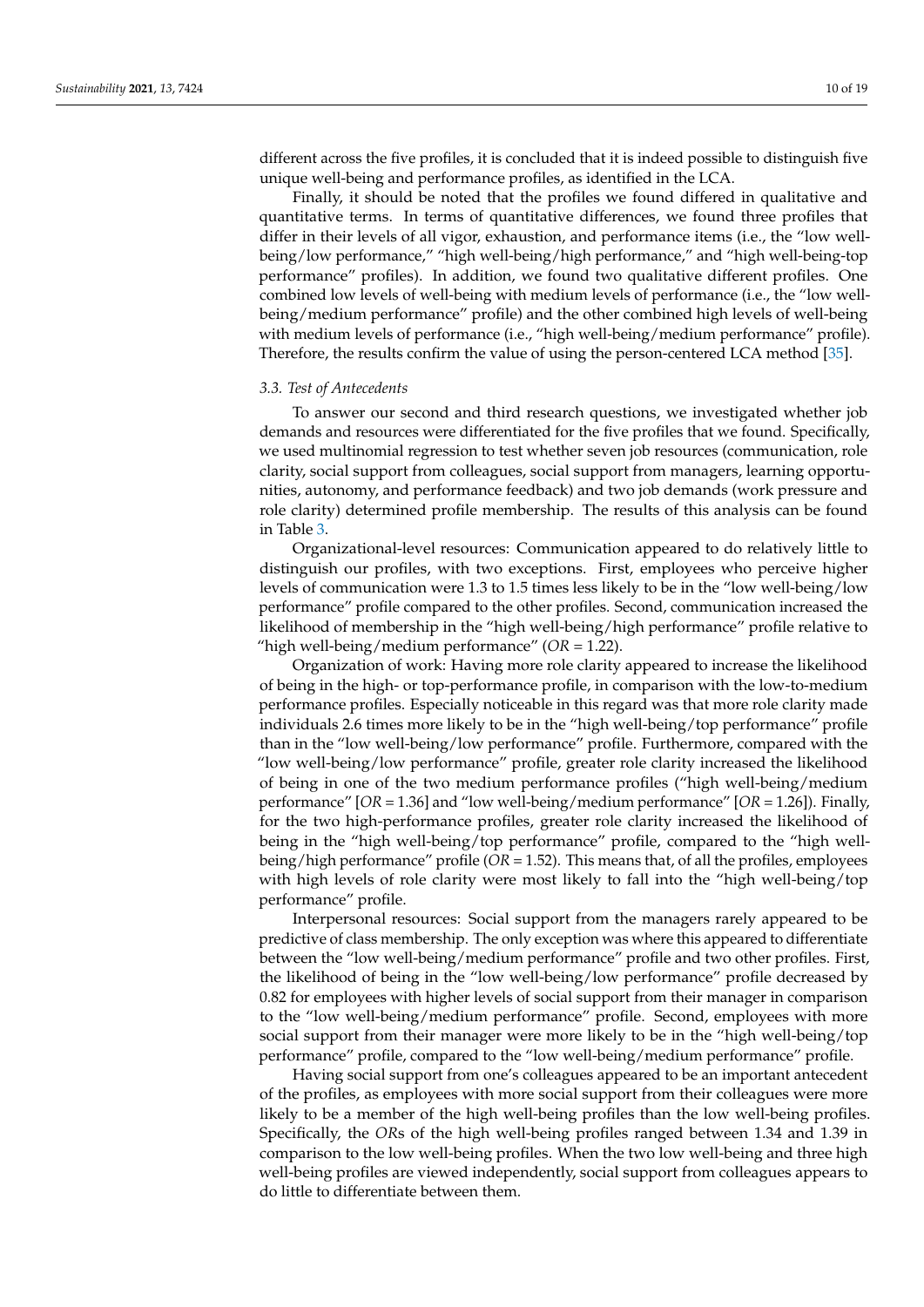|                             | Low WB-Low<br>Perf vs. High<br><b>WB-Med Perf</b> |           | Low WB-Low<br>Perf vs. Low<br><b>WB-Med Perf</b> |      | Low WB-Low<br>Perf vs. High<br>WB-High Perf |      | Low WB-Low<br>Perf vs. High<br><b>WB-Top Perf</b> |      | High WB-Med<br>Perf vs. Low<br><b>WB-Med Perf</b> |      | High WB-Med<br>Perf vs. High<br>WB-High Perf |      | High WB-Med<br>Perf vs. High<br>WB-Top Perf |      | Low WB-Med<br>Perf vs. High<br><b>WB-High Perf</b> |      | Low WB-Med<br>Perf vs. High<br><b>WB-Top Perf</b> |      | High WB-High<br>Perf vs. High<br><b>WB-Top Perf</b> |      |
|-----------------------------|---------------------------------------------------|-----------|--------------------------------------------------|------|---------------------------------------------|------|---------------------------------------------------|------|---------------------------------------------------|------|----------------------------------------------|------|---------------------------------------------|------|----------------------------------------------------|------|---------------------------------------------------|------|-----------------------------------------------------|------|
|                             | Coef.                                             | <b>OR</b> | Coef.                                            | OR   | Coef.                                       | OR   | Coef.                                             | OR   | Coef.                                             | OR   | Coef.                                        | OR   | Coef.                                       | OR   | Coef.                                              | OR   | Coef.                                             | OR   | Coef.                                               | OR   |
| Communication               | $0.23**$                                          | 1.26      | $0.27**$                                         | 1.31 | $0.42**$                                    | 1.52 | $0.39**$                                          | 1.48 | 0.05                                              | 1.05 | $0.20*$                                      | 1.22 | 0.17                                        | 1.18 | 0.15                                               | 1.16 | 0.12                                              | 1.13 | $-0.03$                                             | 0.97 |
| Role clarity                | $0.31**$                                          | 1.36      | $0.23**$                                         | 1.26 | $0.54**$                                    | 1.72 | $0.96**$                                          | 2.60 | $-0.08$                                           | 0.92 | $0.23**$                                     | 1.25 | $0.64**$                                    | 1.90 | $0.31**$                                           | 1.36 | $0.73**$                                          | 2.07 | $0.42**$                                            | 1.52 |
| Social support (colleagues) | $0.31**$                                          | 1.36      | $-0.02$                                          | 0.98 | $0.31**$                                    | 1.36 | $0.29**$                                          | 1.34 | $-0.33**$                                         | 0.72 | 0.00                                         | 1.00 | $-0.02$                                     | 0.98 | $0.33**$                                           | 1.39 | $0.31**$                                          | 1.37 | $-0.02$                                             | 0.98 |
| Social support (manager)    | $-0.09$                                           | 0.91      | $-0.20**$                                        | 0.82 | $-0.10$                                     | 0.91 | $-0.04$                                           | 0.96 | $-0.11$                                           | 0.89 | $-0.01$                                      | 0.99 | 0.05                                        | 1.05 | 0.10                                               | 1.11 | $0.16*$                                           | 1.18 | 0.06                                                | 1.06 |
| Learning opportunities      | $0.52**$                                          | 1.68      | $0.16**$                                         | 1.17 | $0.67**$                                    | 1.95 | $0.64**$                                          | 1.90 | $-0.36**$                                         | 0.70 | $0.15**$                                     | 1.16 | 0.13                                        | 1.13 | $0.51**$                                           | 1.67 | $0.49**$                                          | 1.63 | $-0.03$                                             | 0.97 |
| Performance feedback        | 0.11                                              | 1.12      | 0.09                                             | 1.10 | $0.24**$                                    | 1.27 | $0.45**$                                          | 1.57 | $-0.02$                                           | 0.98 | 0.12                                         | 1.13 | $0.33**$                                    | 1.40 | $0.14*$                                            | 1.15 | $0.35**$                                          | 1.42 | $0.21**$                                            | 1.24 |
| Autonomy                    | $0.17*$                                           | 1.19      | $-0.05$                                          | 0.95 | $0.23**$                                    | 1.26 | $0.32**$                                          | 1.39 | $-0.22**$                                         | 0.80 | $0.06**$                                     | 1.06 | $0.15**$                                    | 1.17 | $0.28**$                                           | 1.33 | $0.37**$                                          | 1.45 | 0.09                                                | 1.10 |
| Work pressure               | $-0.13*$                                          | 0.88      | $0.39**$                                         | 1.47 | 0.12                                        | 1.12 | $0.36**$                                          | 1.44 | $0.51**$                                          | 1.67 | $0.24**$                                     | 1.28 | $0.49**$                                    | 1.63 | $-0.27**$                                          | 0.76 | $-0.02$                                           | 0.98 | $0.25**$                                            | 1.28 |
| Role conflict               | $-0.69**$                                         | 0.50      | $-0.06$                                          | 0.94 | $-0.79**$                                   | 0.45 | $-0.48$ **                                        | 0.62 | $0.63**$                                          | 1.87 | $-0.10$                                      | 0.90 | $0.21*$                                     | 1.23 | $-0.73**$                                          | 0.48 | $-0.42**$                                         | 0.66 | $0.31**$                                            | 1.36 |

**Table 3.** Results of the multinomial regression.

<span id="page-10-0"></span>Note: Coef. and *OR* represent the multinomial logistic regression coefficient and odds ratio, respectively. The abbreviations WB refer to well-being, perf to performance, med to medium and vs. to versus.  $* = p < 0.05$ ,  $** = p < 0.01$ .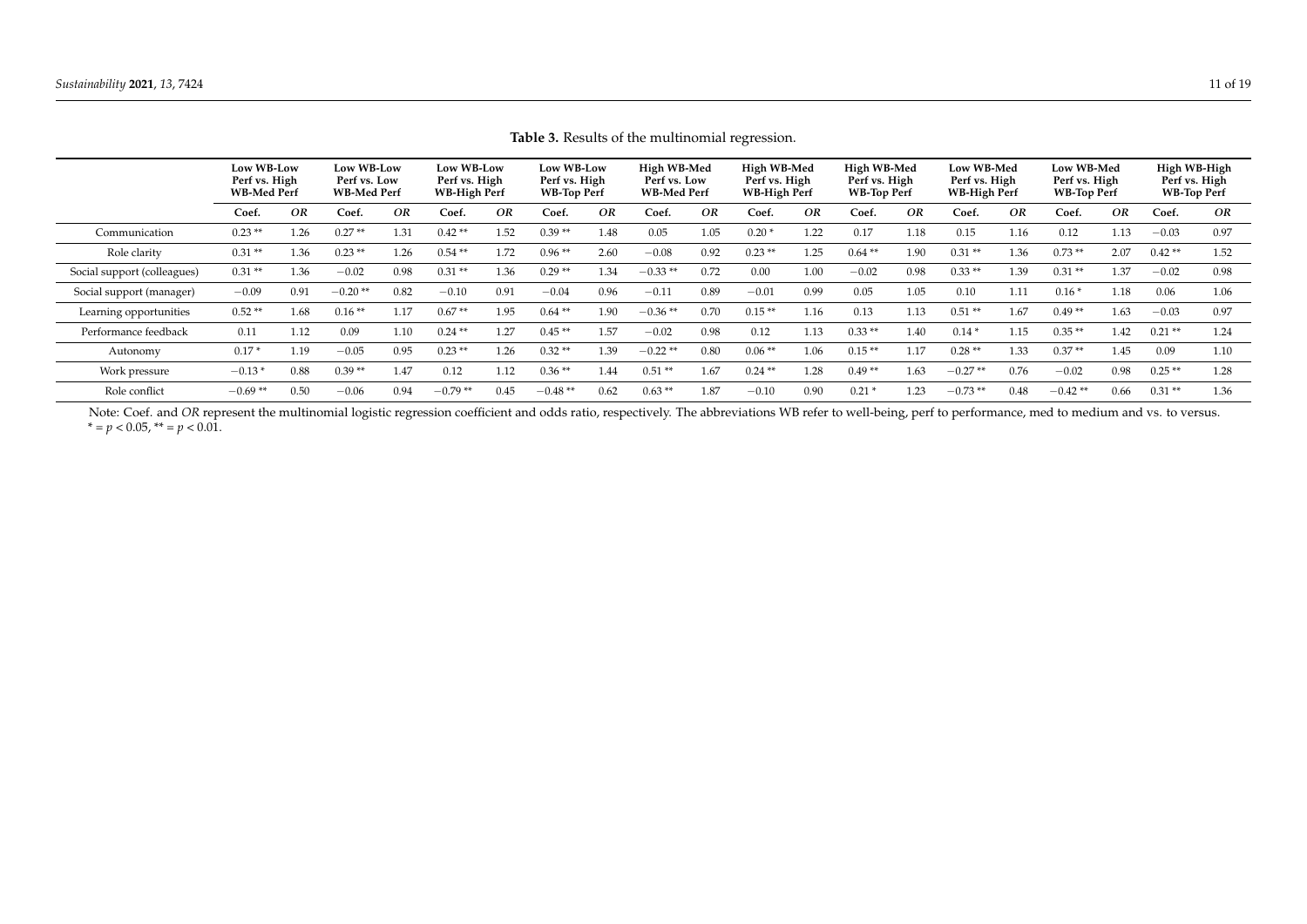Task resources: Learning opportunities, performance feedback, and autonomy appeared to be important antecedents of our profiles. First, having more learning and development opportunities increased the likelihood of an employee being in one of the three high well-being profiles, in comparison with the low well-being profiles. Specifically, the *OR*s of the high well-being profiles ranged between 1.67 and 1.90, in comparison to the "low well-being" profiles. When the two "low well-being" and three "high well-being" profiles are viewed separately, only two differences are observed. First, compared to the "low well-being/low performance" profile, employees with high learning and development opportunities were more likely to be in the "low well-being/medium performance" profile (*OR* = 1.17). Second, employees with higher levels of learning and development opportunities were 1.16 times more likely to be in the "high well-being/high performance" profile than in the "high well-being/medium performance" profile.

Second, it appeared that employees with higher levels of performance feedback were more likely to be among the two high-to-top performance profiles than the three lowto-medium performance profiles. For example, these employees were 1.57 times more likely to be a member of the "high well-being/top performance" profile than the "low well-being/low performance" profile. Furthermore, although having more performance feedback did not appear to differentiate the three low-to-medium performance profiles, it did increase the likelihood of being in the "high well-being/top performance" profile, compared to the "high well-being/top performance" profile (*OR* = 1.24).

Third, having a high degree of autonomy appeared to increase the chances of being in the three high well-being profiles. Specifically, compared to the two low well-being profiles, the *OR* of being in one of the three high well-being profiles ranged from 1.19 to 1.45. Furthermore, having higher autonomy increased the likelihood of being in the highor top-performance profile, compared to the low or medium performance. Specifically, the *OR*s of the high-performance profiles ranged between 1.06 and 1.45 in comparison to the low-to-medium performance profiles. However, while more autonomy increased the likelihood of being in the "high well-being/high performance" profile, compared to "high well-being/medium performance," this was only by a small degree (*OR* = 1.06).

Conclusion on job resources: In conclusion, it appears that job resources have distinct effects on well-being and performance profiles. In general, employees with more learning opportunities, social support from their colleagues, and autonomy are more likely to fall into the three high well-being profiles than the two low well-being profiles. Furthermore, employees with more role clarity, performance feedback, and autonomy are more likely to be in the two profiles characterized by high performance than in the three medium-to-low performance profiles. Finally, although there were some differences between the profiles, communication and social support from the manager did little to differentiate between the profiles. However, employees who scored highly for communication had a lower chance of being in the "low well-being/low performance" profile than in any of the other profiles.

Challenging demands: Work pressure appeared to be an important differentiator for the profiles. Most notable was that greater work-pressure made employees 1.28 to 1.67 times less likely to be in the "high well-being/medium performance" profile. Furthermore, having more work-pressure made employees more likely to be in the "low well-being/medium performance" profile than in the "low well-being/low performance" profile (*OR* = 1.47). Additionally, exposure to high work-pressure decreased the likelihood of being in the "high well-being/high performance" profile, in comparison with the "low well-being/medium performance" profile  $(OR = 0.76)$ . Finally, high work-pressure increased the likelihood of being in the "high well-being/top performance" profile, compared to the "low well-being/low performance" (*OR* = 1.44) and the "high well-being/high performance" profiles (*OR* = 1.28).

Hindering demand: Generally, it appeared that perceptions of high role-conflict decreased the likelihood of being in one of the three high well-being profiles, in comparison with the two low well-being profiles. Specifically, the *OR* of being in one of the three high well-being profiles—compared to the two low well-being profiles—ranged from 0.45 to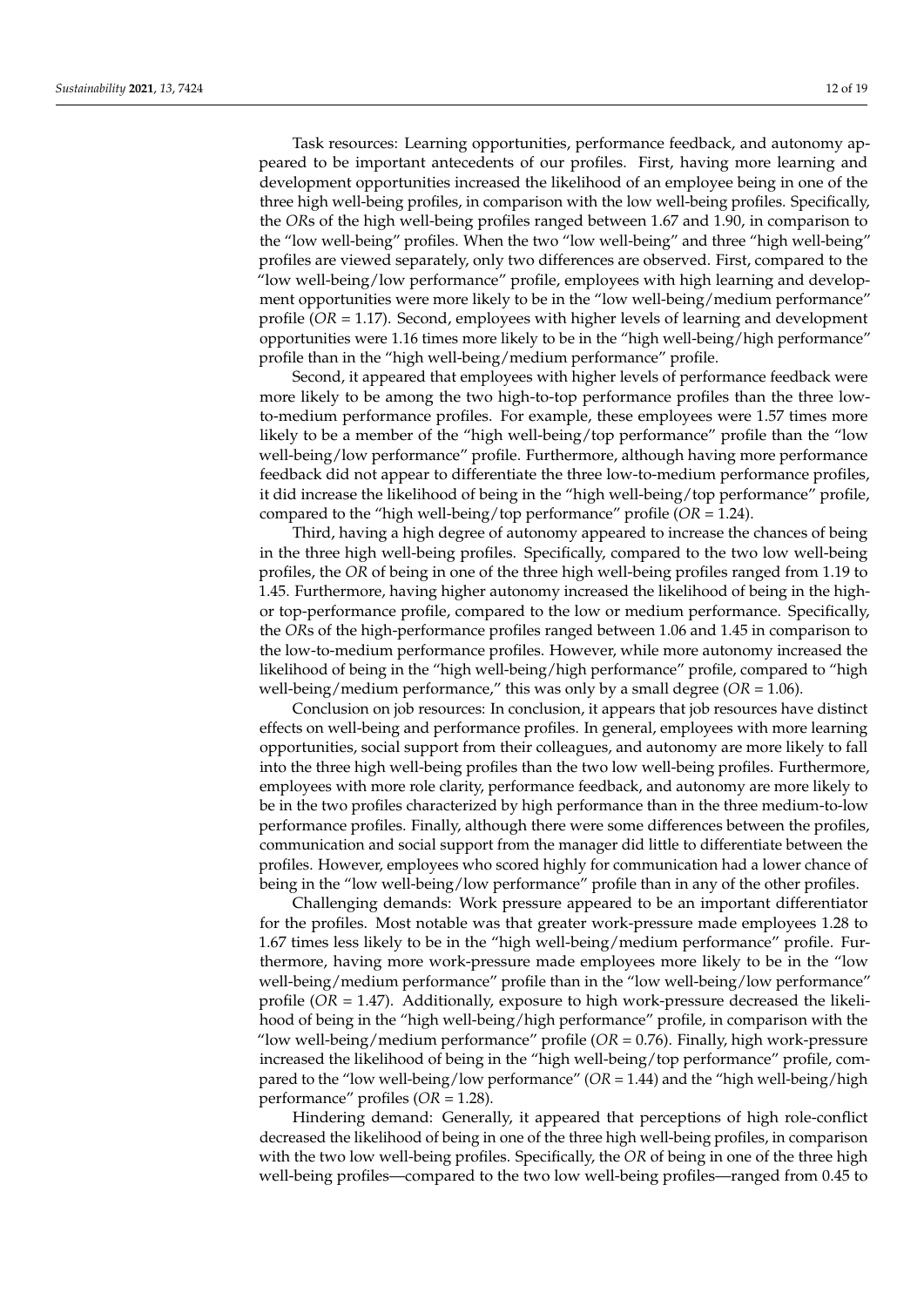0.66. Most notable was that, for individuals with high levels of role conflict, the chances of being in the "high well-being/high performance" profile decreased by 55%. However, higher levels of role conflict increased the chances of an employee to be in the "high wellbeing/top performance," in comparison with the other two well-being profiles. Specifically, role conflict increased the likelihood of being in the "high well-being/top performance" profile by 1.23, compared with the "high well-being/medium performance" profile, and by 1.36 compared with the "high well-being/high performance" profile.

Conclusion of job demands: Lower levels of work pressure increased the likelihood of an employee being a member of the "high well-being/low performance" profile. Furthermore, while differences between specific profiles were found, it appeared that greater work pressure was generally associated with the two higher well-being and (top) performance profiles. With regards to role conflict, it was found that employees with less role-conflict have a higher likelihood of having one of the three high well-being profiles in comparison to the two low well-being profiles. Surprisingly, when the three high well-being profiles are viewed in turn, it seems that having greater role conflict increases the chances of being in the "high well-being/top performance" profile.

The primary results of the analyses are also summarized in Figure [2.](#page-12-0) The primary results of the analyses are also summarized in Figure 2.

<span id="page-12-0"></span>

**Figure 2.** Summary of the results. **Figure 2.** Summary of the results.

#### **4. Discussion**

The aim of this study was to increase our understanding of how organizations can create jobs that are sustainable from the perspectives of both employee well-being and job performance. To do so, we first used LCA to identify well-being and performance profiles. Five energy-related employee well-being and job performance profiles emerged from the data. These profiles differed on quantitative and qualitative grounds. Specifically, we found three profiles that differed quantitatively (1. low well-being/low performance, 2. high well-being/high performance, and 3. high well-being/top performance) and two profiles that differed qualitatively (4. low well-being/medium performance and 5. high well-being/medium performance). As each profile consisted of a substantial proportion of our sample (between 12.1% and 30.4%), these outcomes support the existence of relevant and theoretically meaningful energy-related employee well-being/performance profiles.

Second, we explored whether two job demands and seven resources predicted wellbeing/performance profile membership. Most notably, having more learning opportunities, autonomy, and social support from colleagues and less role-conflict increased the likelihood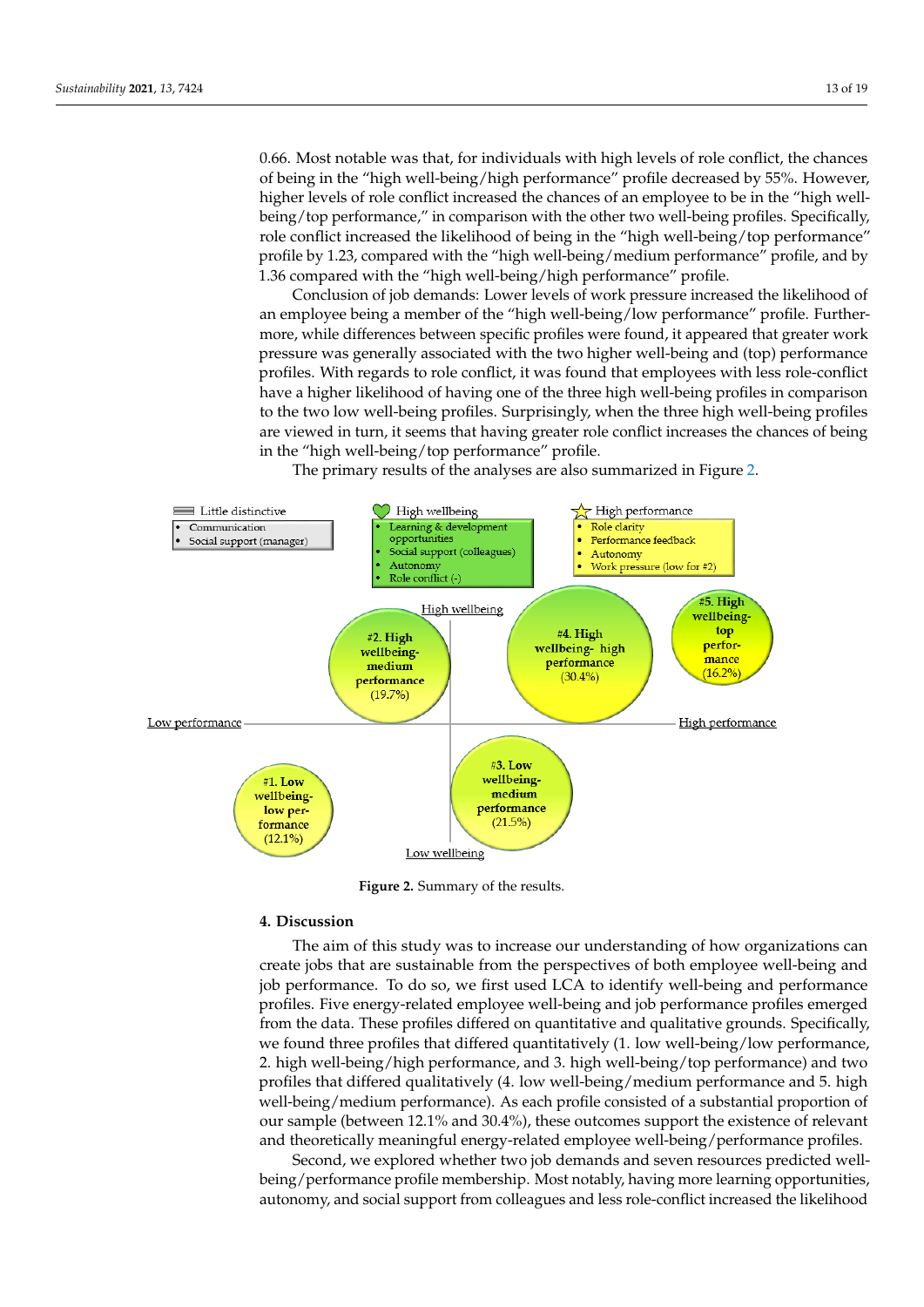of an employee being in one of the three high well-being profiles. Having more role clarity, performance feedback, and autonomy each increased the chances of being a member of the high- or top-performance profiles. Furthermore, employees with low work-pressure were typically in the "high well-being/medium performance" profile, while employees who perceived little communication had a higher likelihood of being in the "low well-being/low performance" profile than in the other profiles. In general, though, communication and social support from the manager did little to differentiate our profiles. In sum, these findings indicate that job demands and resources relate differently to employee wellbeing/performance profiles.

Although to the best of our knowledge, this is the first study of job performance and positive (vigor) and negative (exhaustion) energetic well-being indicators, the profiles that we found are mostly consistent with previous findings on performance/well-being at work profiles. While focusing upon performance in combination with positive well-being indicators, other researchers have similarly found low well-being/low performance and high well-being/high performance profiles together with low well-being/high performance and high well-being/low performance profiles [\[10–](#page-16-8)[12\]](#page-17-1). In contrast to those results, our findings indicate that there may be an additional fifth profile for employees who show superior job performance over the high/high profiles. This "high well-being/top performance" profile consisted of a substantial part of our sample (16.2%). In addition, while our findings do not suggest qualitative differences between the positive and negative well-being indicators, other scholars who have focused exclusively on well-being profiles have found qualitative different patterns [\[14,](#page-17-17)[15\]](#page-17-2). For example, Salanova, Del Líbano, Llorens, and Schaufeli [\[14\]](#page-17-17) note that, aside from high well-being and low well-being profiles, employees who have high energy while working but derive no pleasure from it (e.g., workaholics) also exist. In contrast, a recent study by Benitez, Peccei, and Medina [\[13\]](#page-17-0) only found quantitative differences between positive and negative well-being indicators (e.g., low/low and high/high profiles). Although vigor and emotional exhaustion were not found to be highly correlated, in line with Schaufeli, Salanova, González-Romá, and Bakker [\[28\]](#page-17-14), this does call into question the benefits of including multiple well-being indicators in a study of well-being/performance profiles. As we only included energetic well-being indicators in our model, future research is needed to consider other types of well-being (e.g., stress, meaningfulness) and determine whether the inclusion of different well-being indicators helps to identify profiles from a qualitative perspective.

Turning to the antecedents of these five profiles, the first point to note is the general pattern that those employees with more resources and fewer hindering demands and more work-pressure are more likely to be in the "high well-being/high performance" and "high well-being/top performance" profiles, compared to the three low well-being and low-to-medium performance profiles. This finding is consistent with the JD-R's "motivational path," which argues that job resources increase employee well-being and performance [\[24,](#page-17-10)[25](#page-17-11)[,40\]](#page-17-27). Our findings are also in line with the Crawford, LePine, and Rich [\[44\]](#page-18-3) distinction between challenging demands and hindering demands. Specifically, these authors argue that challenging demands—such as work pressure—enhance employee well-being and performance, whereas hindering demands—such as role conflict—decrease well-being and performance, in line with the "health impairment path" of the JD-R model [\[18,](#page-17-5)[44\]](#page-18-3).

Second, employees in the high well-being/top performance profile appear to have more role clarity, performance feedback, work pressure, and role conflict, in comparison with employees in the "high well-being/high performance" profile (30.4%). While it is consistent with the literature that a higher level of job resources and work pressure can lead to more favorable performance outcomes [\[18,](#page-17-5)[44\]](#page-18-3), it is surprising that those with more role conflict are also more likely to be in the top performance profile. However, as employees within the top-performance profile also had more role clarity, it may be that role conflict is considered to be inherent to their job and is, therefore, not seen as a negative, as is normally the case for hindering demands, according to Crawford, LePine, and Rich [\[44\]](#page-18-3). Consequently, employees who expect role conflict due to their role clarity may have their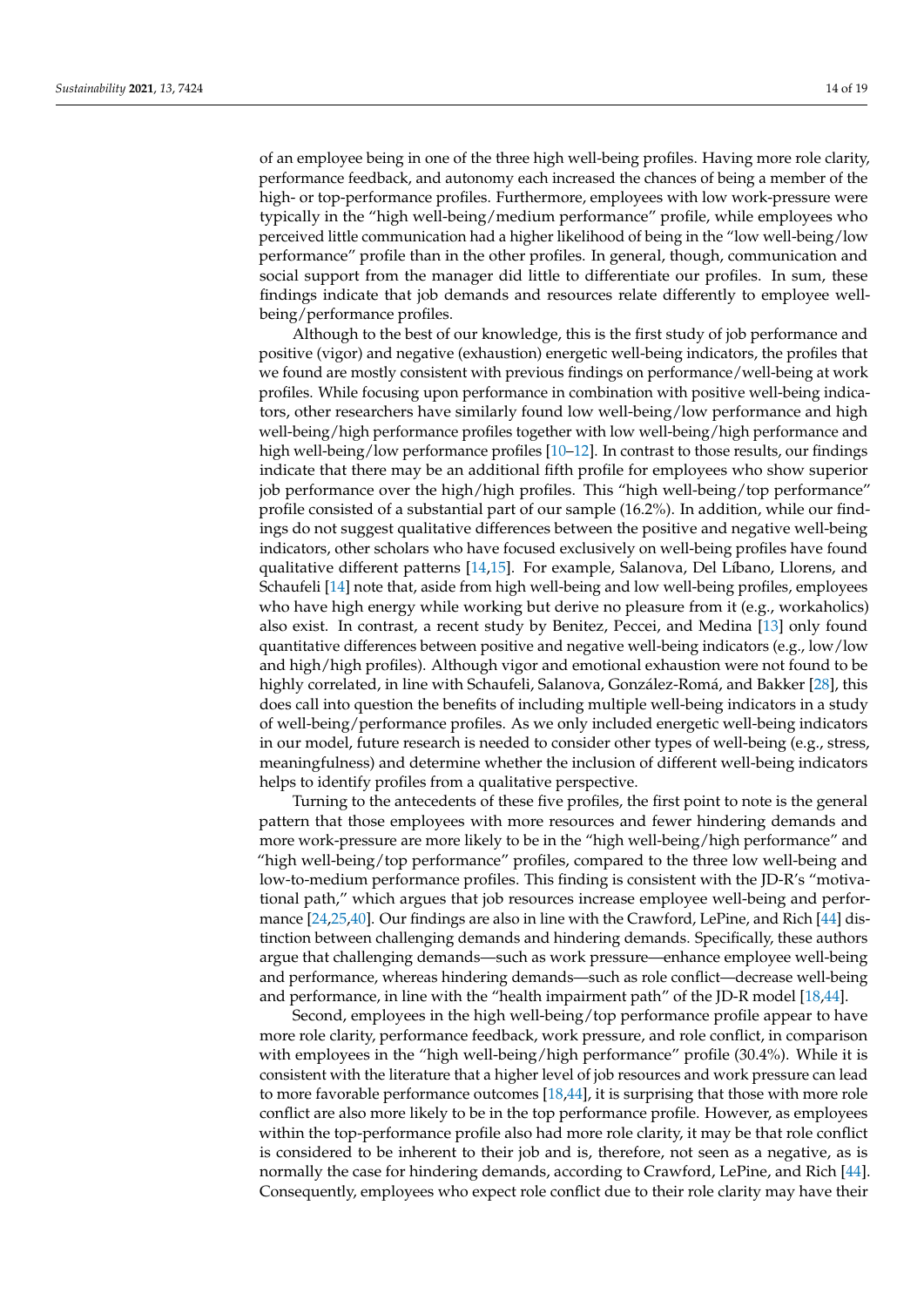expectations fulfilled by perceiving role conflict in practice, which would be in line with the finding of Ayala, Silla, Tordera, Lorente, and Yeves [\[10\]](#page-16-8) that happy-productive employees perceive their psychological contract to be fulfilled, whereas unhappy-unproductive employees do not. Consequently, future research could investigate by whom role conflict is perceived as a hindering demand and by whom as challenging demand.

Third, a closer look at the different qualitative profiles suggests two possible explanations for membership of the "low well-being/medium performance" profile. Specifically, compared to the "low well-being/low performance" profile, employees in the "low well-being/medium performance" profile appeared to have more learning opportunities, communication, role clarity, and work pressure and less support from their managers. On one hand, and in line with the JD-R model, it may thus be argued that because these specific resources primarily relate to the task level and there is higher work pressure, employees may be more enabled and motivated to perform  $[24,44]$  $[24,44]$ . On the other hand, as relationship with one's supervisor has appeared to be related to well-being [\[54\]](#page-18-12), it may be that the relatively low social support from the manager for this group—compared to the levels of the "low well-being/low performance" and "high well-being/medium performance" profiles—may lead to its low well-being. Alternatively, the manager may be more likely to provide social support to employees who have lower well-being scores when they also have lower job performance.

Finally, for the other qualitatively different profile ("high well-being/medium performance"), it appeared that having more work-pressure increased the likelihood of being in the "high well-being/high performance" and "high well-being/top performance" profiles, compared to "high well-being/medium performance." This is consistent with the notion of Crawford, LePine, and Rich [\[44\]](#page-18-3) that challenging demands can be motivating. Furthermore, this finding may hint at the existence of the boosting effect described on a few occasions in the literature [\[55\]](#page-18-13). The boosting effect suggests that the positive effects of job resources on engagement can be strengthened by certain job demands [\[25\]](#page-17-11), such as work pressure. This is conceptually different from the buffering effect, which suggests that job resources may compensate for high job demands [\[55\]](#page-18-13). As interaction effects between job demands and resources have only been found on a few occasions [\[24\]](#page-17-10), more research is required to explore whether such interactions may predict employee well-being/performance profile membership.

# *4.1. Limitations and Directions for Future Research*

Several limitations for our research should be considered. First, due to data privacy and ethical considerations, we only had access to an anonymous dataset, comprising survey data gathered at one point in time. This means that we were unable to enrich our data with data from other sources such as the supervisor or human resources (HR) system. Therefore, our outcomes may have been subject to common method bias [\[56\]](#page-18-14). To reduce the potential for this issue in the future, we recommend that researchers combine data sources. For instance, performance ratings from the manager and other well-being indicators, such as absenteeism data, could be included in the LCA. Furthermore, to assess whether job demands and resources lead to certain profiles—or if it is the other way around—and to investigate the dynamic nature of these profiles in more detail, we recommend longitudinal (intervention) studies.

Second, the research was conducted with a single company (albeit a large one) that operates at the national and international levels, and it included a sample of all staff, from low-ranking up to high-ranking workers in a variety of functions (such as sales, accounting, compliance, stockbroking, and HR), each based in the company's Dutch division or head office. This one company provides an example of the possibilities of using LCA to distinguish the different profiles/categories of staff with respect to the balance or imbalance between well-being and performance and related job resources and demands. Owing to the increasing availability of survey-based data in large companies [\[57\]](#page-18-15), other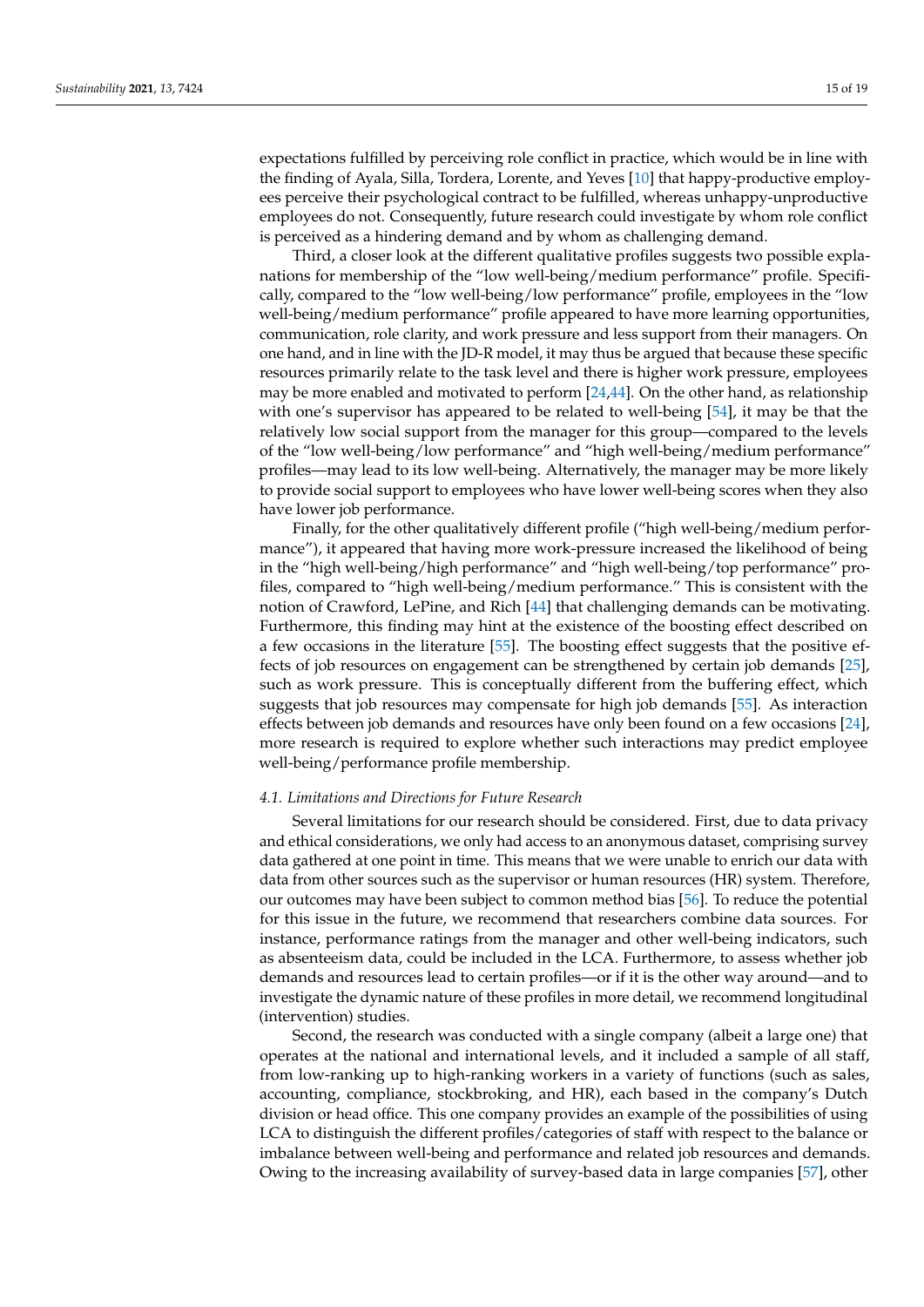firms could conduct similar analyses to discern the profiles found in their own organizations and make improvements to the mixes of available resources and challenging demands.

Third, in this research, no interaction effects between job demands and resources were used to predict membership of the well-being and performance profiles. We made this choice because of the limited empirical evidence [\[24\]](#page-17-10) and theoretical consensus on these effects. For instance, whereas the JD-R model has traditionally only focused on buffering effects in which job resources can compensate for high demands, boosting effects have recently been introduced to explain how job demands can strengthen the positive effects of job resources [\[58\]](#page-18-16). Furthermore, although some researchers have suggested that job resources should be matched to job demands to find significant interaction effects, others have shown that job demands and resources that have conceptually little in common are able to boost engagement [\[55\]](#page-18-13). Considering that well-being and performance profiles are relatively underexplored, we made the choice not to further complicate our research by also investigating these interactions. Nevertheless, some of our findings do hint to the existence of interaction effects, such as the "high well-being/top performance" profiles experiencing both role clarity and role conflict. Therefore, in line with other scholars [\[59\]](#page-18-17), we recommend that future researchers explore these possible interactions between job demands and resources.

Finally, as the well-being and performance profiles that we found in this study reflect patterns of realized outcomes of organizations across (some of the) financial and social goals, future research could also use the distribution of these profiles as organizationallevel proxies for the intensity with which organizations engage in corporate sustainability. In addition, the distribution of well-being and performance profiles could serve as an indicator or outcome of the organization's perspective on the employment relationship. Using the profiles, scholars could, for example, identify the proportion of individuals in an organization who have sustainable work (those belonging to the "high well-being/high performance" profile) and investigate whether these organizations are more likely to adopt a mutual investment approach. A company with a mutual investment approach is one that typically invests heavily in its employees (e.g., providing training and development opportunities) and expects high employee contributions in return [\[60\]](#page-18-18).

#### *4.2. Practical Implications*

This research has several practical implications. First, a little over half of our sample provide support for the hypothesis that employees who feel well also perform well e.g., [\[61\]](#page-18-19). However, 41.2% of our sample was in one of the two profiles characterized by a trade-off between well-being and performance. This means that managers—preferably in close cooperation with their HR business manager—should consider these complex employee well-being/performance patterns when deciding upon an intervention. For example, to increase well-being and performance, managers should increase the job resources to which an employee has access if the individual is in the "low well-being/low performance" profile. These valuable job resources include learning and development, sufficient autonomy, and proper performance feedback. However, to increase the performance of the "high wellbeing/medium performance" profile, work pressure should be increased. The latter is in line with the Crawford, LePine, and Rich [\[44\]](#page-18-3) assumption that challenging demands may motivate employees to perform.

Second, the largest single profile (30.4%) is the "high well-being/high performance" group, while relatively few are in the "low well-being/low performance" (12.1%) or "high well-being/top performance" (16.2%) profiles. This shows that situations in which employees have very limited resources and high hindering demands ("low well-being/low performance") are relatively rare and there is more to gain by further improving the performance levels of the "high well-being/high performance" group. Based upon our research, we suggest that managers could achieve this by enhancing the role clarity and feedback of employees in the "high well-being/high performance group." This could be done, for example, by being particularly attentive to role clarity when employees are new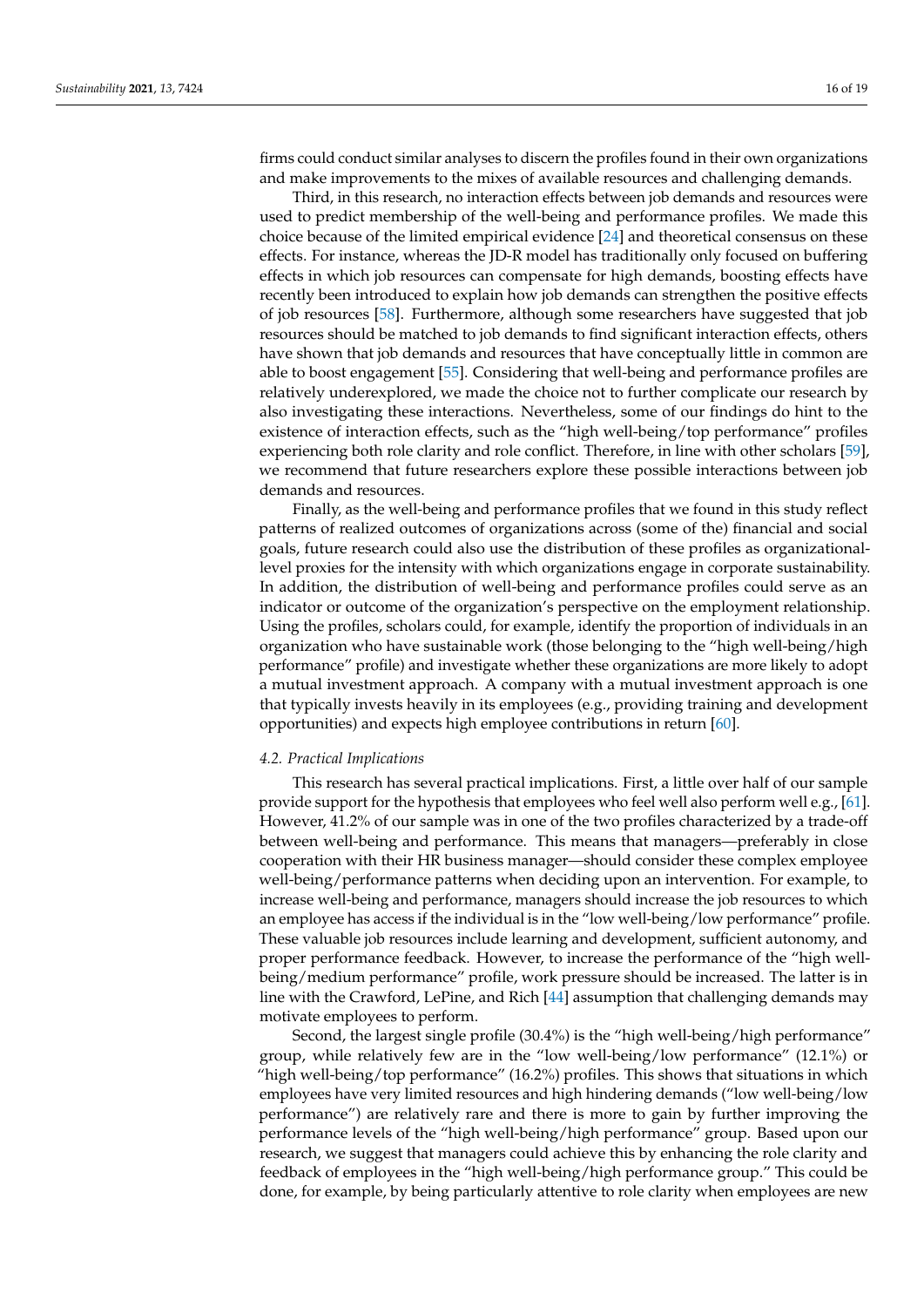to their job during the socialization phase [\[62\]](#page-18-20). Alternatively, a manager may also work on his or her own style of feedback, making sure not to fall into the trap of micromanagement and instead focusing on the targets to be achieved and facilitating conditions (such as role clarity). This should ensure that employees are more receptive to feedback e.g., [\[63\]](#page-18-21).

# **5. Conclusions**

In pursuit of economic viability and social responsibility, many organizations strive to create jobs that increase employee well-being and organizational performance. Taking a person-centered approach, we identified five employee energy-related well-being and performance profiles, of which some have trade-offs (e.g., "low well-being/medium performance" and "high well-being/medium performance"). As each profile appears to be predicted by distinct job demands and resources, this study sheds light on the difficult task of creating jobs that are beneficial to both organizations and their employees.

**Author Contributions:** All authors substantially contributed to the conceptualization, methodology, validation, formal analysis, investigation, resources, data curation, writing—original draft preparation, writing—review and editing, visualization, supervision, and project administration of the research and research article. All authors have read and agreed to the published version of the manuscript.

**Funding:** This research received no external funding.

**Institutional Review Board Statement:** The study was conducted according to the guidelines of the Declaration of Helsinki and approved by the Ethics Review Board of Tilburg University. Permission to use the third-party data for academic research was granted by the data privacy officer and the management of the company.

**Informed Consent Statement:** The organization central to this research obtained informed consent from all subjects involved in the study.

**Data Availability Statement:** Data is owned by a third-party company and is not publicly available due to the sensitive and confidential nature of the data.

**Conflicts of Interest:** The authors declare no conflict of interest.

# **References**

- <span id="page-16-0"></span>1. Battilana, J.; Obloj, T.; Pache, A.-C.; Sengul, M. Beyond Shareholder Value Maximization: Accounting for Financial/Social Tradeoffs in Dual-Purpose Companies. *Acad. Manag. Rev.* **2020**, *6*, 18–50. [\[CrossRef\]](http://doi.org/10.5465/amr.2019.0386)
- <span id="page-16-1"></span>2. Jackson, S.E.; Schuler, R.S.; Jiang, K. An aspirational framework for strategic human resource management. *Acad. Manag. Ann.* **2014**, *8*, 1–56. [\[CrossRef\]](http://doi.org/10.5465/19416520.2014.872335)
- <span id="page-16-2"></span>3. Boxall, P. Mutuality in the management of human resources: Assessing the quality of alignment in employment relationships. *Hum. Resour. Manag. J.* **2013**, *23*, 3–17. [\[CrossRef\]](http://doi.org/10.1111/1748-8583.12015)
- 4. Boxall, P. Studying mutuality and perversity in the impacts of human resource management on societal well-being: Advancing a pluralist agenda. *Hum. Resour. Manag. J.* **2021**. [\[CrossRef\]](http://doi.org/10.1111/1748-8583.12341)
- <span id="page-16-3"></span>5. Beer, M.; Boselie, P.; Brewster, C. Back to the future: Implications for the field of HRM of the multistakeholder perspective proposed 30 years ago. *Hum. Resour. Manag.* **2015**, *54*, 427–438. [\[CrossRef\]](http://doi.org/10.1002/hrm.21726)
- <span id="page-16-4"></span>6. Jiang, K.; Lepak, D.P.; Han, K.; Hong, Y.; Kim, A.; Winkler, A.-L. Clarifying the construct of human resource systems: Relating human resource management to employee performance. *Hum. Resour. Manag. Rev.* **2012**, *22*, 73–85. [\[CrossRef\]](http://doi.org/10.1016/j.hrmr.2011.11.005)
- <span id="page-16-5"></span>7. Van De Voorde, K.; Paauwe, J.; Van Veldhoven, M. Employee well-being and the HRM–organizational performance relationship: A review of quantitative studies. *Int. J. Manag. Rev.* **2012**, *14*, 391–407. [\[CrossRef\]](http://doi.org/10.1111/j.1468-2370.2011.00322.x)
- <span id="page-16-6"></span>8. Ogbonnaya, C.N.; Nielsen, K. Transformational leadership, high performance work practices, and an effective organization. In Proceedings of the 76th Annual Meeting of the Academy of Management, Anaheim, CA, USA, 5–9 August 2016.
- <span id="page-16-7"></span>9. Peccei, R.; Van De Voorde, K. Human resource management–well-being–performance research revisited: Past, present, and future. *Hum. Resour. Manag. J.* **2019**, *29*, 539–563. [\[CrossRef\]](http://doi.org/10.1111/1748-8583.12254)
- <span id="page-16-8"></span>Ayala, Y.; Silla, J.M.P.; Tordera, N.; Lorente, L.; Yeves, J. Job satisfaction and innovative performance in young spanish employees: Testing new patterns in the happy-productive worker thesis—A discriminant study. *J. Happiness Stud.* **2017**, *18*, 1377–1401. [\[CrossRef\]](http://doi.org/10.1007/s10902-016-9778-1)
- 11. Peiró, J.M.; Kozusznik, M.W.; Rodríguez-Molina, I.; Tordera, N. The happy-productive worker model and beyond: Patterns of wellbeing and performance at work. *Int. J. Environ. Res. Public Health* **2019**, *16*, 479. [\[CrossRef\]](http://doi.org/10.3390/ijerph16030479)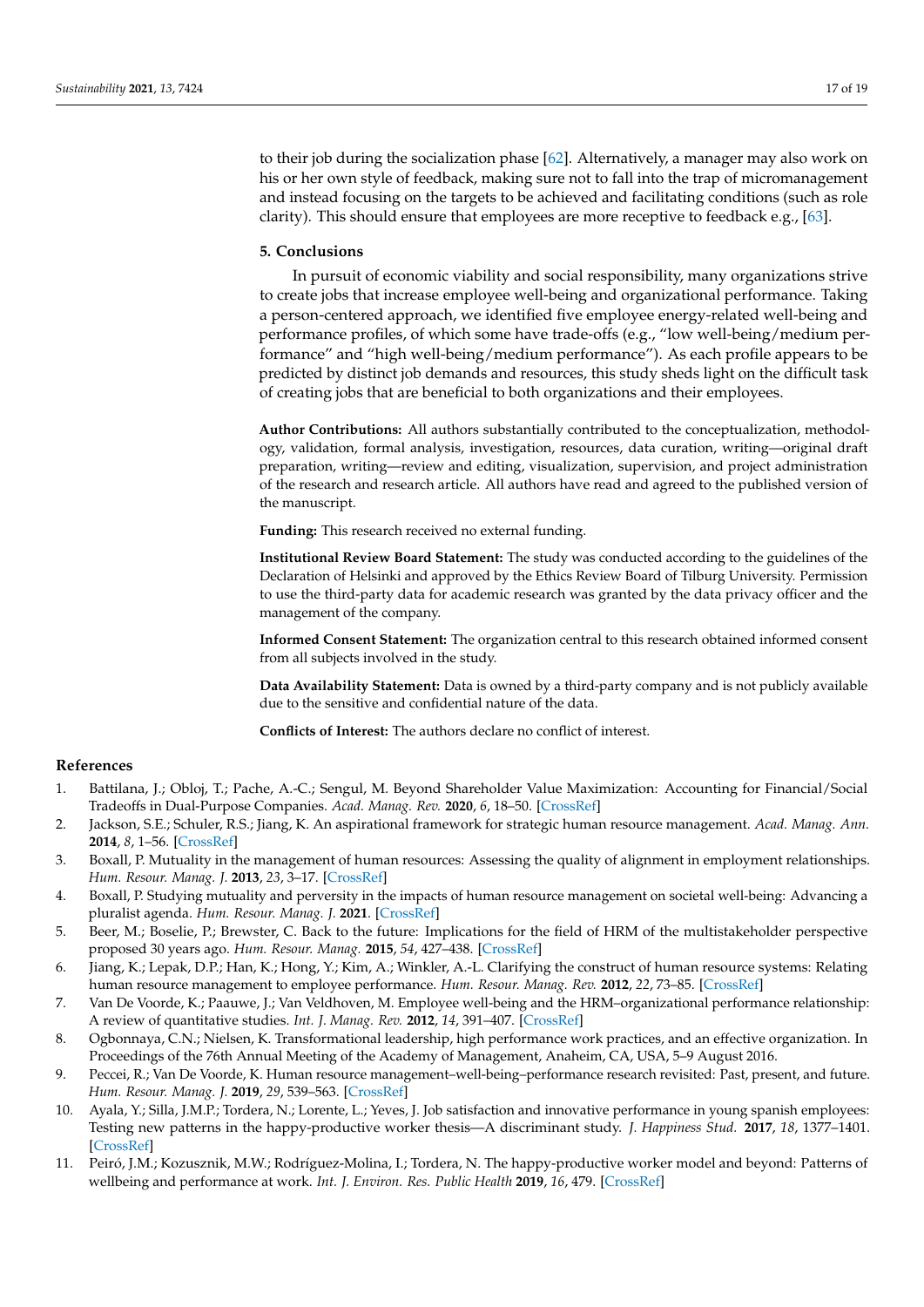- <span id="page-17-1"></span>12. Tordera, N.; Peiro, J.M.; Ayala, Y.; Villajos, E.; Truxillo, D. The lagged influence of organizations' human resources practices on employees' career sustainability: The moderating role of age. *J. Vocat. Behav.* **2020**, *120*, 103444. [\[CrossRef\]](http://doi.org/10.1016/j.jvb.2020.103444)
- <span id="page-17-0"></span>13. Benitez, M.; Peccei, R.; Medina, F.J. Employee well-being profiles and service quality: A unit-level analysis using a multilevel latent profile approach. *Eur. J. Work Organ. Psychol.* **2019**, *28*, 859–872. [\[CrossRef\]](http://doi.org/10.1080/1359432X.2019.1678587)
- <span id="page-17-17"></span>14. Salanova, M.; Del Líbano, M.; Llorens, S.; Schaufeli, W.B. Engaged, workaholic, burned-out or just 9-to-5? Toward a typology of employee well-being. *Stress Health* **2014**, *30*, 71–81. [\[CrossRef\]](http://doi.org/10.1002/smi.2499) [\[PubMed\]](http://www.ncbi.nlm.nih.gov/pubmed/23723156)
- <span id="page-17-2"></span>15. Somers, M.; Birnbaum, D.; Casal, J. Application of the person-centered model to stress and well-being research. *Empl. Relat. Int. J.* **2019**, *41*, 649–661. [\[CrossRef\]](http://doi.org/10.1108/ER-06-2018-0154)
- <span id="page-17-3"></span>16. LePine, J.A.; Podsakoff, N.P.; LePine, M.A. A meta-analytic test of the challenge stressor–hindrance stressor framework: An explanation for inconsistent relationships among stressors and performance. *Acad. Manag. J.* **2005**, *48*, 764–775. [\[CrossRef\]](http://doi.org/10.5465/amj.2005.18803921)
- <span id="page-17-4"></span>17. Podsakoff, N.P.; LePine, J.A.; LePine, M.A. Differential challenge stressor-hindrance stressor relationships with job attitudes, turnover intentions, turnover, and withdrawal behavior: A meta-analysis. *J. Appl. Psychol.* **2007**, *92*, 438. [\[CrossRef\]](http://doi.org/10.1037/0021-9010.92.2.438)
- <span id="page-17-5"></span>18. Schaufeli, W.B.; Bakker, A.B. Job demands, job resources, and their relationship with burnout and engagement: A multi-sample study. *J. Organ. Behav. Int. J. Ind. Occup. Organ. Psychol. Behav.* **2004**, *25*, 293–315. [\[CrossRef\]](http://doi.org/10.1002/job.248)
- <span id="page-17-6"></span>19. Eurofound. *Sixth European Working Conditions Survey–Overview Report (2017 Update)*; Publications Office of the European Union: Luxembourg, 2017.
- <span id="page-17-7"></span>20. Campbell, J.P.; Wiernik, B.M. The modeling and assessment of work performance. *Annu. Rev. Organ. Psychol. Organ. Behav.* **2015**, *2*, 47–74. [\[CrossRef\]](http://doi.org/10.1146/annurev-orgpsych-032414-111427)
- 21. Erdogan, B.; Bauer, T.N.; Truxillo, D.M.; Mansfield, L.R. Whistle While You Work: A Review of the Life Satisfaction Literature. *J. Manag.* **2012**, *38*, 1038–1083. [\[CrossRef\]](http://doi.org/10.1177/0149206311429379)
- <span id="page-17-8"></span>22. Harter, J.K.; Schmidt, F.L.; Hayes, T.L. Business-unit-level relationship between employee satisfaction, employee engagement, and business outcomes: A meta-analysis. *J. Appl. Psychol.* **2002**, *87*, 268–279. [\[CrossRef\]](http://doi.org/10.1037/0021-9010.87.2.268)
- <span id="page-17-9"></span>23. Demerouti, E.; Bakker, A.B.; Nachreiner, F.; Schaufeli, W.B. The job demands-resources model of burnout. *J. Appl. Psychol.* **2001**, *86*, 499. [\[CrossRef\]](http://doi.org/10.1037/0021-9010.86.3.499)
- <span id="page-17-10"></span>24. Bakker, A.B.; Demerouti, E. The job demands-resources model: State of the art. *J. Manag. Psychol.* **2007**, *22*, 309–328. [\[CrossRef\]](http://doi.org/10.1108/02683940710733115)
- <span id="page-17-11"></span>25. Schaufeli, W.B.; Taris, T.W. A critical review of the job demands-resources model: Implications for improving work and health. In *Bridging Occupational, Organizational and Public Health*; Springer: Dordrecht, The Netherlands, 2014; pp. 43–68. [\[CrossRef\]](http://doi.org/10.1007/978-94-007-5640-3_4)
- <span id="page-17-12"></span>26. Campbell, J.P. Modeling the performance prediction problem in industrial and organizational psychology. In *Handbook of Industrial and Organizational Psychology*; Consulting Psychologists Press: London, UK, 1990.
- <span id="page-17-13"></span>27. Koopmans, L.; Bernaards, C.M.; Hildebrandt, V.H.; Schaufeli, W.B.; de Vet Henrica, C.; van der Beek, A.J. Conceptual frameworks of individual work performance: A systematic review. *J. Occup. Environ. Med.* **2011**, *53*, 856–866. [\[CrossRef\]](http://doi.org/10.1097/JOM.0b013e318226a763) [\[PubMed\]](http://www.ncbi.nlm.nih.gov/pubmed/21775896)
- <span id="page-17-14"></span>28. Schaufeli, W.B.; Salanova, M.; González-Romá, V.; Bakker, A.B. The measurement of engagement and burnout: A two sample confirmatory factor analytic approach. *J. Happiness Stud.* **2002**, *3*, 71–92. [\[CrossRef\]](http://doi.org/10.1023/A:1015630930326)
- <span id="page-17-15"></span>29. Maslach, C.; Jackson, S.E.; Leiter, M.P.; Schaufeli, W.B.; Schwab, R.L. *Maslach Burnout Inventory*; Consulting Psychologists Press: Palo Alto, CA, USA, 1986; Volume 21.
- <span id="page-17-16"></span>30. Hofmans, J.; Wille, B.; Schreurs, B. Person-centered methods in vocational research. *J. Vocat. Behav.* **2020**, *118*, 103398. [\[CrossRef\]](http://doi.org/10.1016/j.jvb.2020.103398)
- <span id="page-17-18"></span>31. Bakker, A.B.; Oerlemans, W. Subjective well-being in organizations. *Oxf. Handb. Posit. Organ. Scholarsh.* **2011**, *49*, 178–189. [\[CrossRef\]](http://doi.org/10.1093/oxfordhb/9780199734610.013.0014)
- <span id="page-17-19"></span>32. Hülsheger, U.R.; Lang, J.W.B.; Maier, G.W. Emotional labor, strain and performance: Testing reciprocal relationships in a longitudinal panel study. *J. Occup. Health Psychol.* **2010**, *15*, 505–521. [\[CrossRef\]](http://doi.org/10.1037/a0021003)
- <span id="page-17-20"></span>33. Jiang, W.; Xiao, Z.; Liu, Y.; Guo, K.; Jiang, J.; Du, X. Reciprocal relations between grit and academic achievement: A longitudinal study. *Learn. Individ. Differ.* **2019**, *71*, 13–22. [\[CrossRef\]](http://doi.org/10.1016/j.lindif.2019.02.004)
- <span id="page-17-21"></span>34. Marsh, H.W.; Lüdtke, O.; Trautwein, U.; Morin, A.J. Classical latent profile analysis of academic self-concept dimensions: Synergy of person-and variable-centered approaches to theoretical models of self-concept. *Struct. Equ. Model. A Multidiscip. J.* **2009**, *16*, 191–225. [\[CrossRef\]](http://doi.org/10.1080/10705510902751010)
- <span id="page-17-22"></span>35. Meyer, J.P.; Stanley, L.J.; Vandenberg, R.J. A person-centered approach to the study of commitment. *Hum. Resour. Manag. Rev.* **2013**, *23*, 190–202. [\[CrossRef\]](http://doi.org/10.1016/j.hrmr.2012.07.007)
- <span id="page-17-23"></span>36. Bennett, A.A.; Gabriel, A.S.; Calderwood, C.; Dahling, J.J.; Trougakos, J.P. Better together? Examining profiles of employee recovery experiences. *J. Appl. Psychol.* **2016**, *101*, 1635. [\[CrossRef\]](http://doi.org/10.1037/apl0000157) [\[PubMed\]](http://www.ncbi.nlm.nih.gov/pubmed/27618407)
- <span id="page-17-24"></span>37. Gabriel, A.S.; Calderwood, C.; Bennett, A.A.; Wong, E.M.; Dahling, J.J.; Trougakos, J.P. Examining recovery experiences among working college students: A person-centered study. *J. Vocat. Behav.* **2019**, *115*, 103329. [\[CrossRef\]](http://doi.org/10.1016/j.jvb.2019.103329)
- <span id="page-17-25"></span>38. Meijman, T.; Mulder, G.; Drenth, P.; Thierry, H.; de Wolff, C. Handbook of work and organizational psychology. *Work Psychol.* **1998**, *2*, 5–33.
- <span id="page-17-26"></span>39. Ryan, R.M.; Deci, E.L. Self-determination theory and the facilitation of intrinsic motivation, social development, and well-being. *Am. Psychol.* **2000**, *55*, 68. [\[CrossRef\]](http://doi.org/10.1037/0003-066X.55.1.68) [\[PubMed\]](http://www.ncbi.nlm.nih.gov/pubmed/11392867)
- <span id="page-17-27"></span>40. Xanthopoulou, D.; Baker, A.B.; Heuven, E.; Demerouti, E.; Schaufeli, W.B. Working in the sky: A diary study on work engagement among flight attendants. *J. Occup. Health Psychol.* **2008**, *13*, 345. [\[CrossRef\]](http://doi.org/10.1037/1076-8998.13.4.345) [\[PubMed\]](http://www.ncbi.nlm.nih.gov/pubmed/18837629)